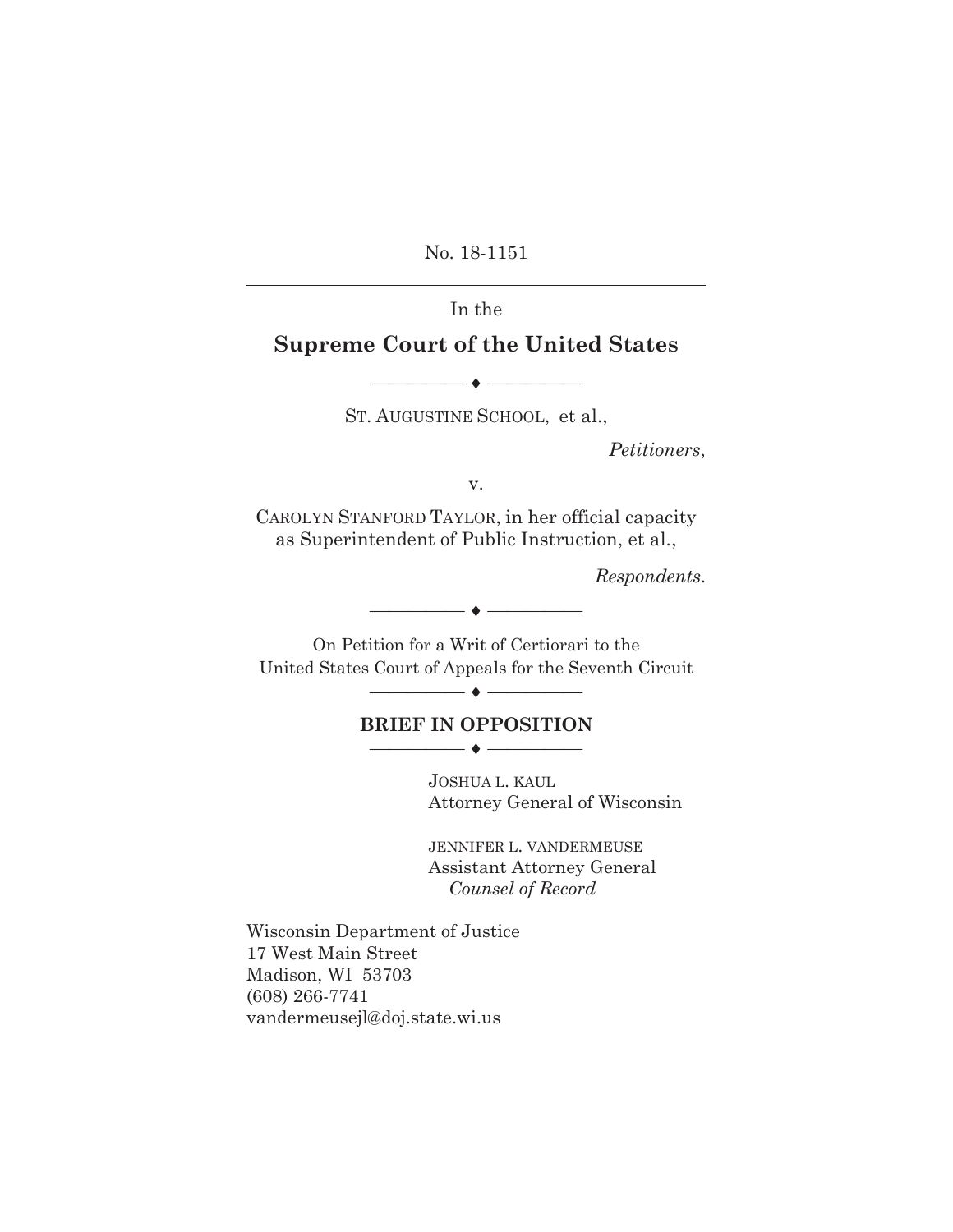#### **QUESTIONS PRESENTED**

 Under Wisconsin law, a private school is not entitled to receive state transportation aid if its attendance area overlaps with the attendance area of another private school affiliated with or operated by a single sponsoring group, whether secular or religious. Did the Seventh Circuit Court of Appeals correctly conclude that Respondents did not violate the First Amendment's Free Exercise Clause by determining that St. Augustine School, a self-proclaimed Catholic school whose attendance area overlaps with another private Catholic school, was not eligible for school transportation aid under this statute?

 Did the Seventh Circuit Court of Appeals correctly conclude that Respondents applied the Wisconsin school transportation aid statute in a manner that was consistent with the First Amendment's Establishment Clause and, in particular, its prohibition of excessive entanglement with religious doctrine and belief?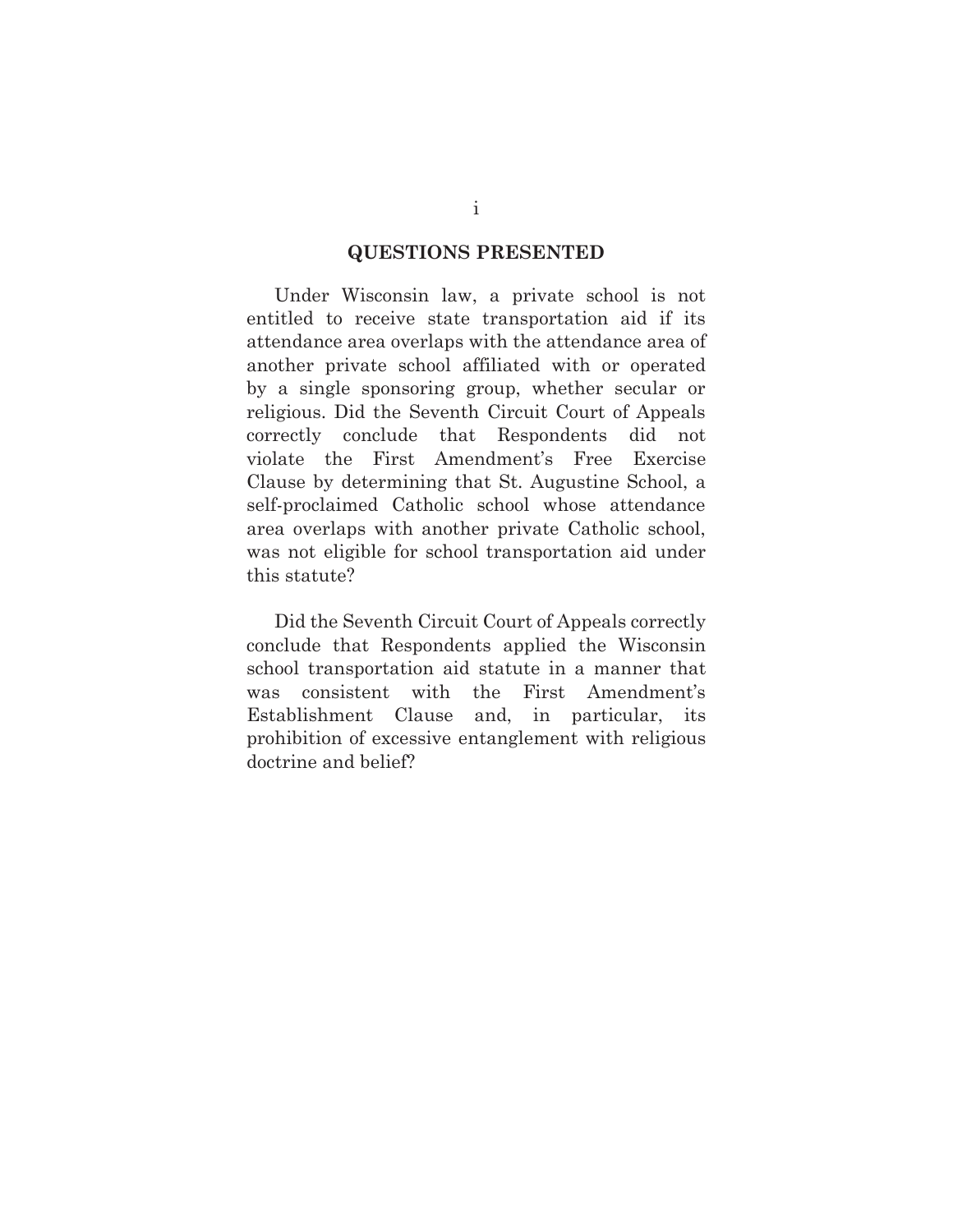# **TABLE OF CONTENTS**

| Ι.   | Statutory framework2                                                                                                                                                                                                          |  |
|------|-------------------------------------------------------------------------------------------------------------------------------------------------------------------------------------------------------------------------------|--|
| II.  | Factual background3                                                                                                                                                                                                           |  |
| III. |                                                                                                                                                                                                                               |  |
|      | REASONS FOR DENYING THE                                                                                                                                                                                                       |  |
| I.   | This case is consistent with<br>this Court's Free Exercise                                                                                                                                                                    |  |
| II.  | This case is consistent with this<br>Court's Establishment Clause                                                                                                                                                             |  |
| III. | This case would be a poor vehicle to<br>decide whether to overrule Smith<br>because this case is confined to its<br>facts and evidentiary record, its<br>impact would be narrow in scope,<br>and Respondents' actions in this |  |
|      | $\textbf{CONCLUSION}.\textcolor{red}{\textbf{23}}$                                                                                                                                                                            |  |

ii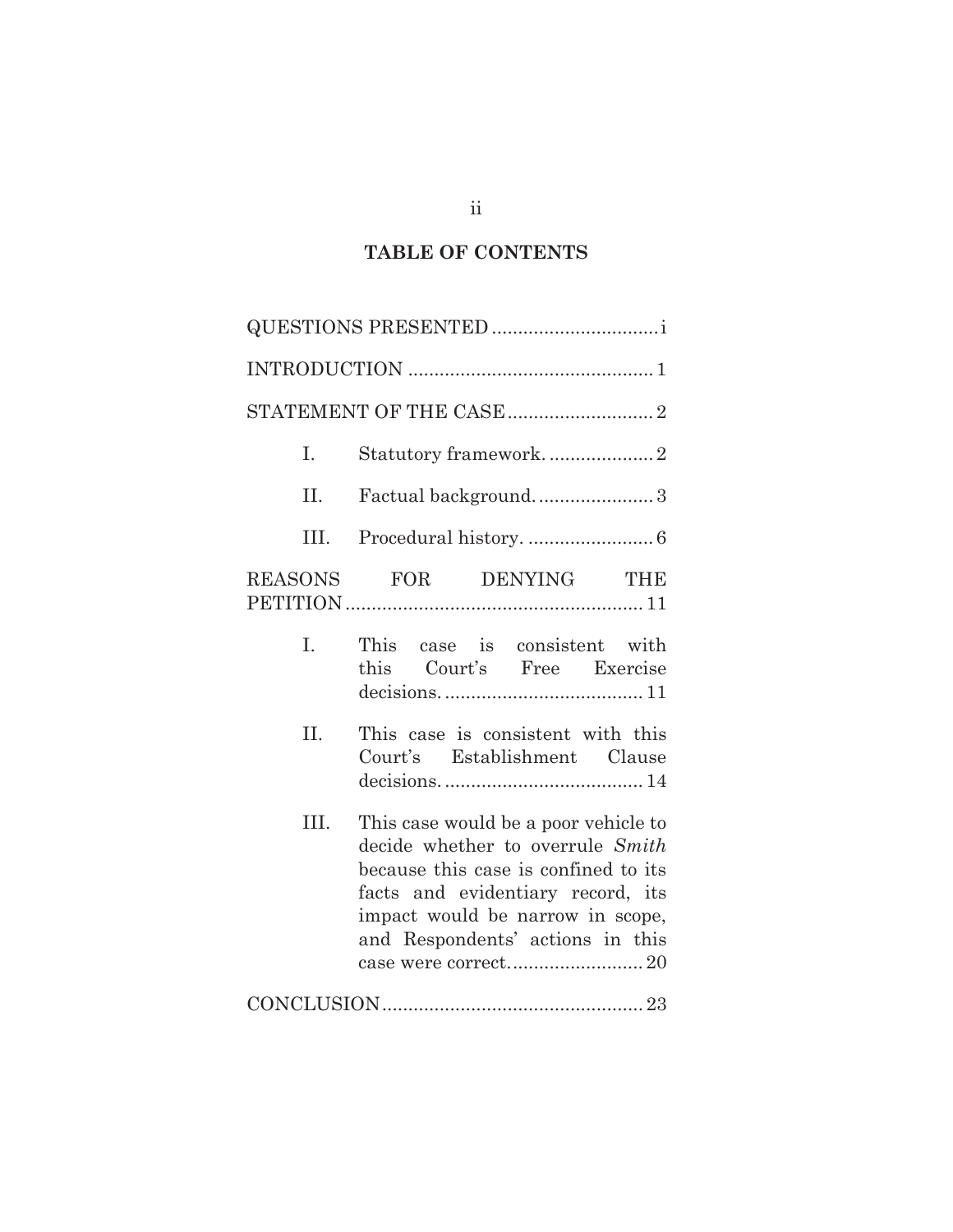# **TABLE OF AUTHORITIES**

## **Cases**

| Church of the Lukumi Babalu Aye, Inc.<br>v. City of Hialeah,               |
|----------------------------------------------------------------------------|
| EEOC v. Fed. Labor Relations Auth.,                                        |
| Emp't Div, Dep't of Human Res. of Or.<br>v. Smith,                         |
| Holy Trinity Community School, Inc. v. Kahl,<br>82 Wis. 2d 139,            |
| Hosanna-Tabor Evangelical Lutheran Church<br>& School v. EEOC,             |
| Janus v. Am. Fed'n of State, Cty., & Mun.<br><i>Employees, Council 31,</i> |
| Lemon v. Kurtzman,                                                         |
| State ex rel. Vanko v. Kahl,<br>52 Wis. 2d 206,                            |
| Taylor v. Freeland & Kronz,                                                |

iii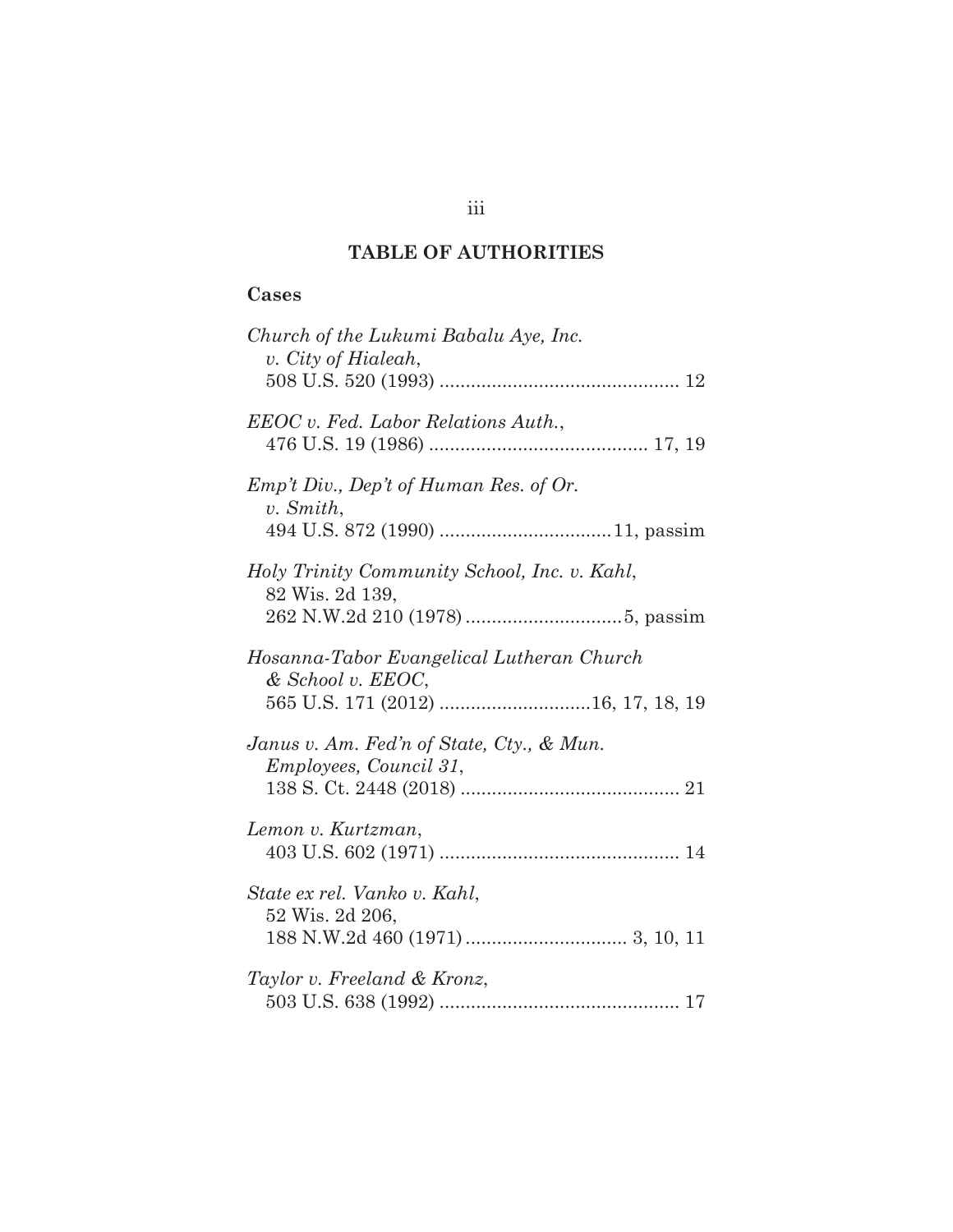| Trinity Lutheran Church of Columbia, Inc.<br>v. Comer, |
|--------------------------------------------------------|
| 137 S. Ct. 2012 (2017) 12, 13, 14, 19                  |
| Yee v. City of Escondido,                              |
| <b>Constitutional Provision</b>                        |
|                                                        |
| <b>Statutes</b>                                        |
|                                                        |
|                                                        |
|                                                        |
|                                                        |
|                                                        |
|                                                        |
|                                                        |
|                                                        |

# iv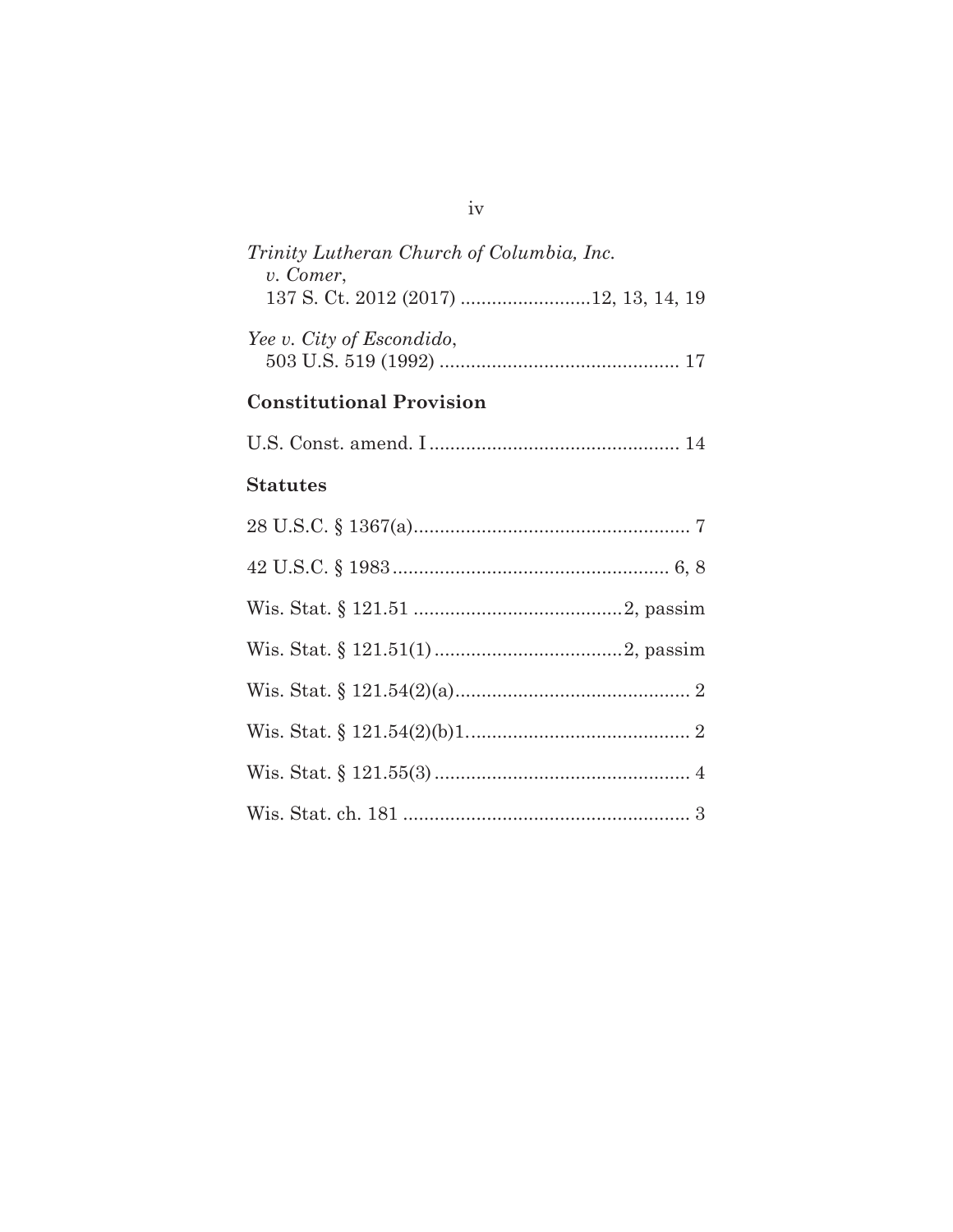#### **INTRODUCTION**

 This is a First Amendment case in which the Wisconsin Superintendent of Public Instruction (the "Superintendent") denied St. Augustine School (the "School") transportation benefits under a Wisconsin statute that is neutral and generally applicable. The School and individual Petitioners sued Wisconsin's Superintendent and Friess Lake School District (the "District") for declining to provide school transportation aid to the School's students. Petitioners assert that the state denied them transportation benefits in violation of the First Amendment's Free Exercise and Establishment Clauses.

 The district court granted partial summary judgment to Respondents (as it pertained to the federal claims), and the Seventh Circuit Court of Appeals affirmed. The lower court rulings were grounded in the particular facts of the case. The record did not establish that Respondents withheld public benefits on the basis of non-neutral religious criteria. Nor did the record support the claim that Respondents impermissibly determined the School's affiliation on the basis of theology, ecclesiology, or ritual. "Instead, it shows that public officials applied a secular statute that limits benefits to a single school affiliated with *any* sponsoring group—and, when St. Augustine declared itself to be Catholic, they took the school at its word." (Pet. App. 2a.)

 This case does not merit this Court's review. Petitioners allege no circuit split, nor could they. The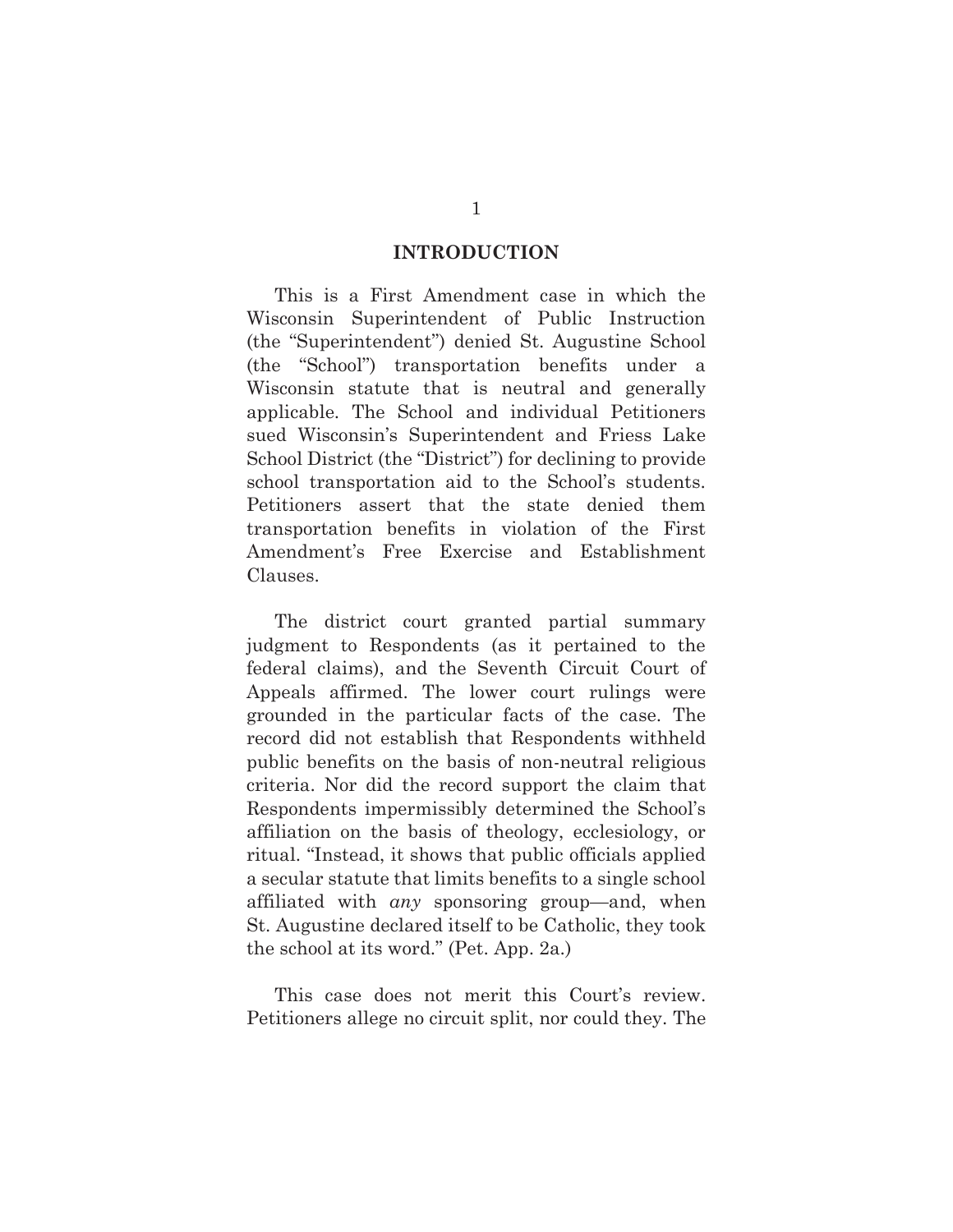primary issue is one of state law, namely, whether Respondents properly applied Wis. Stat. § 121.51 in light of the Wisconsin Supreme Court's guidance. That application is consistent with this Court's First Amendment precedent. Rather than raise a serious constitutional question, Petitioners' arguments come down to a single theme: that, on the facts, the outcome should have been different. The petition should be denied.

#### **STATEMENT OF THE CASE**

#### **I. Statutory framework.**

 In general, Wisconsin law requires every school board to provide each student with transportation to and from his or her public school, if the student resides two miles or more from the school. Wis. Stat. § 121.54(2)(a). Subject to exceptions not relevant here, school boards must also provide transportation to students who attend a private school located two miles or more from the student's residence, but only "if such private school is a school within whose attendance area the pupil resides" and only if the private school is located either within the school district or not more than five miles beyond the district's boundaries. Wis. Stat.  $\S 121.54(2)(b)1$ .

 A private school's "attendance area" is the geographic area designated by the private school as the area from which its students attend, which the relevant school board must also approve. Wis. Stat. § 121.51(1). The statute provides that "[t]he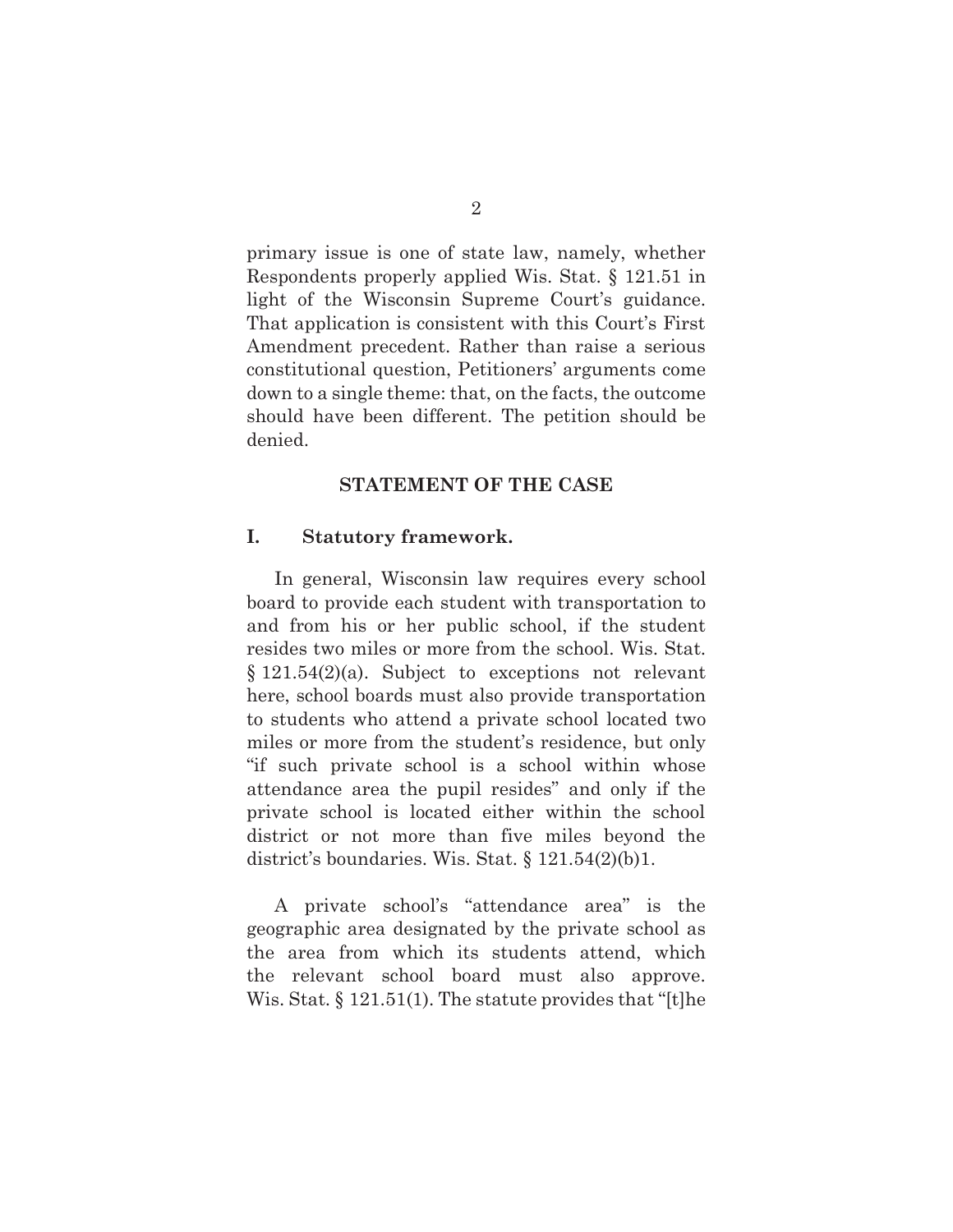attendance areas of private schools affiliated with the same religious denomination shall not overlap."1 *Id*. To avoid any potential constitutional issues, the Wisconsin Supreme Court has construed this subsection as not limited to religious schools. Rather, it functions "as not authorizing or permitting overlapping in attendance area boundary lines as to all private schools affiliated or operated by a single sponsoring group, whether such school operating agency or corporation is secular or religious." *State ex rel. Vanko v. Kahl*, 52 Wis. 2d 206, 188 N.W.2d 460, 465 (1971).

 If the private school and the school board cannot agree on the attendance area, the state superintendent must, upon the school and school board's request, make a final determination of the attendance area. Wis. Stat. § 121.51(1).

#### **II. Factual background.**

l

 The School is an independent, private Catholic school, organized as a Wisconsin non-stock corporation under Wis. Stat. ch. 181. (Dkt.1-2:2; 26-4:2; 34-4; Pet. App. 70a, 72a.) In spring 2015, the School asked the District to provide transportation for three of its students, all siblings, via a parent transportation contract. (Pet. App. 70a.) Under a parent transportation contract, a school district

<sup>&</sup>lt;sup>1</sup> An exception, not relevant here, is when one school limits its enrollment to students of the same sex and the other school limits its enrollment to students of the opposite sex or admits students of both sexes. Wis. Stat. § 121.51(1).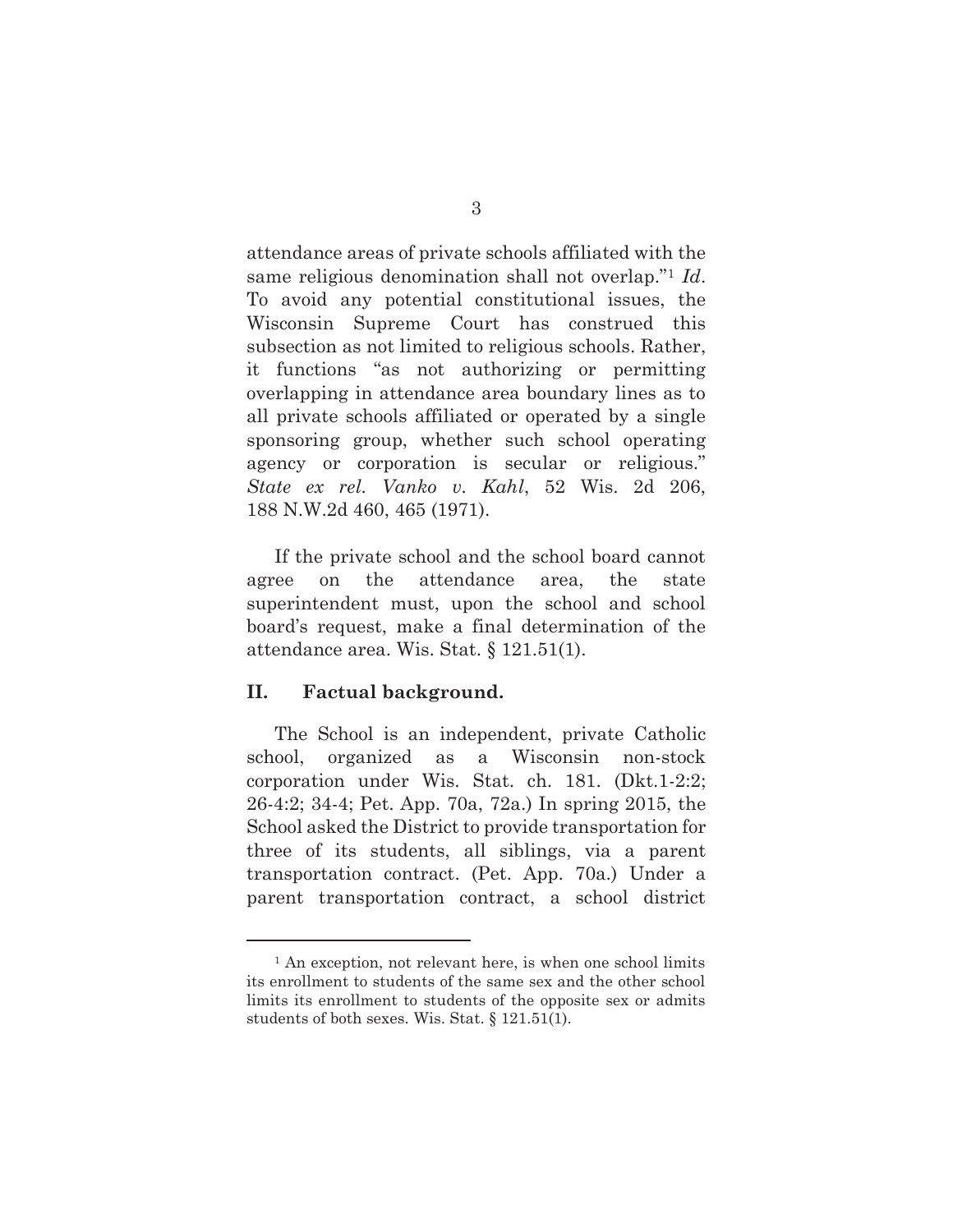pays parents to transport children to school. (*Id*. at 70a–71a; *see also* Wis. Stat. § 121.55(3).)

 The District denied the School's request. (Pet. App. 71a.) The District explained that the School is a Catholic school, and further explained that the District already provides transportation for St. Gabriel Catholic School, another Catholic school with an overlapping attendance area. (Dkt. 34-3:1; Pet. App. 71a.)

 The District and the School submitted a request to the Superintendent to determine whether the District must provide transportation to the School's students. (Pet. App. 69a.) The Superintendent gave the parties an opportunity to provide further information. (*Id*.) The School had previously submitted a copy of its bylaws as well as an amendment to its Articles of Incorporation, which changed the name of the School from Neosho Country Christian School, Inc. to St. Augustine School, Inc. (*Id*. at 70a; *see also* Dkt. 33:2; 33-4:8.) The School argued that the District could not look beyond the School's corporate status, name change, and bylaws to make its determination. (Pet. App. 74a; *see also* Dkt. 33-4:1.) To do otherwise, the School argued, would result in a constitutionally impermissible entanglement of state authority in religious affairs. (Pet. App. 74a; *see also* Dkt. 33-4:1.)

 On March 10, 2016, the Superintendent made a final determination. (Pet. App. 68a–79a.) The Superintendent concluded that the School was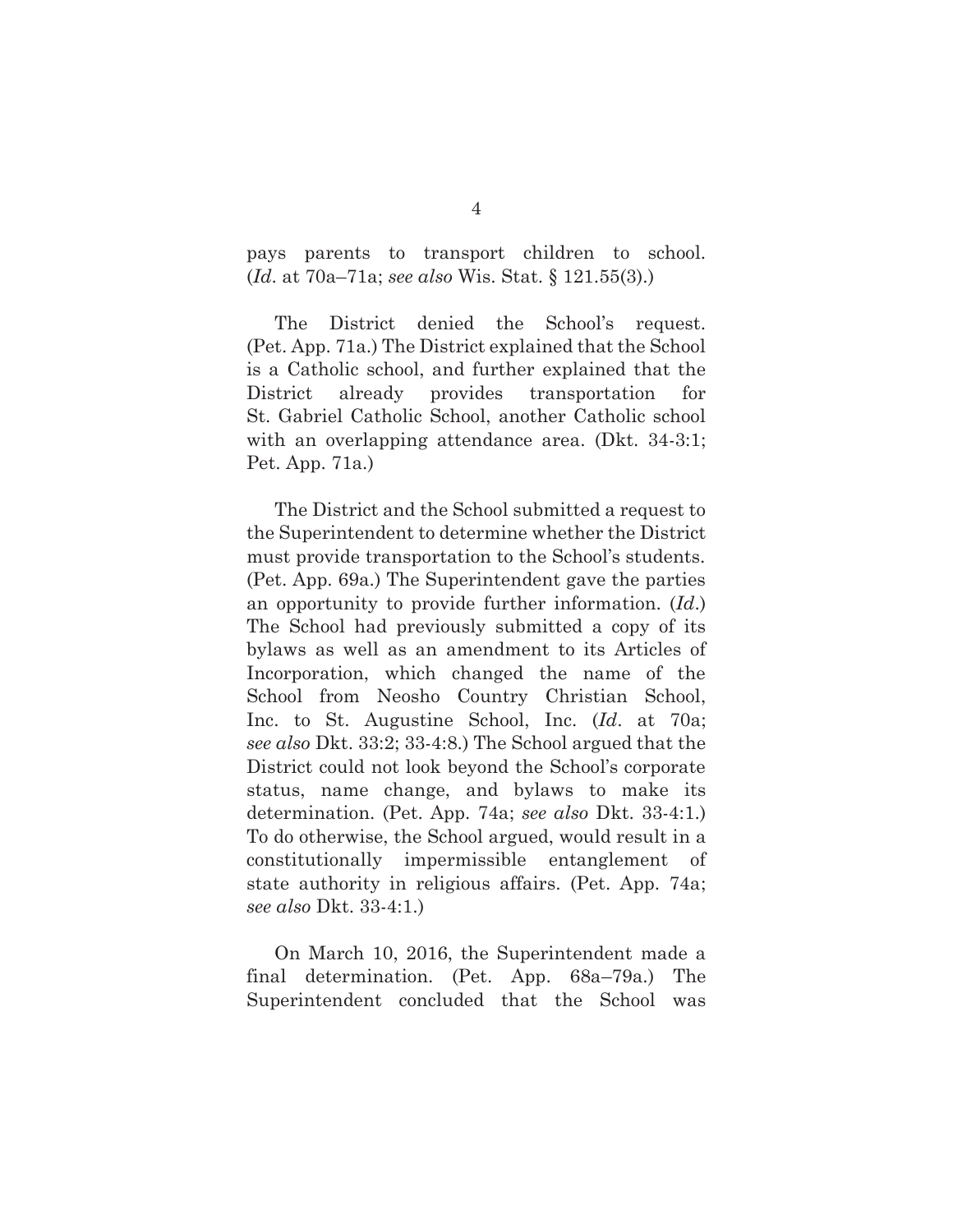affiliated with the Roman Catholic denomination, and the District already provided transportation to another private school affiliated with the Roman Catholic denomination. (*Id*. at 77a–78a.) The Superintendent concluded that the District was not required to provide transportation to students attending the School. (*Id*. at 78a–79a.)

 The Superintendent noted that the School had relied on *Holy Trinity Community School, Inc. v. Kahl*, 82 Wis. 2d 139, 262 N.W.2d 210 (1978), but that reliance was misplaced. (Pet. App. 74a–75a.) In *Holy Trinity*, the court found that statements in the school's bylaws provided evidence that the school was a private religious school and not affiliated with any religious denomination. (*Id*. at 75a); *see also Holy Trinity*, 262 N.W.2d at 211. Under the facts of that case, the superintendent's attempt to inquire into the school's religious practices resulted in excessive entanglement of state authority into religious affairs. (Pet. App. 75a); *see also Holy Trinity*, 262 N.W.2d at 214. Because there were no equivalent statements in the School's submitted documents, the Superintendent concluded that, in this particular case, it was appropriate for the District to look beyond those documents (namely, at the School's public website) for information to determine how to apply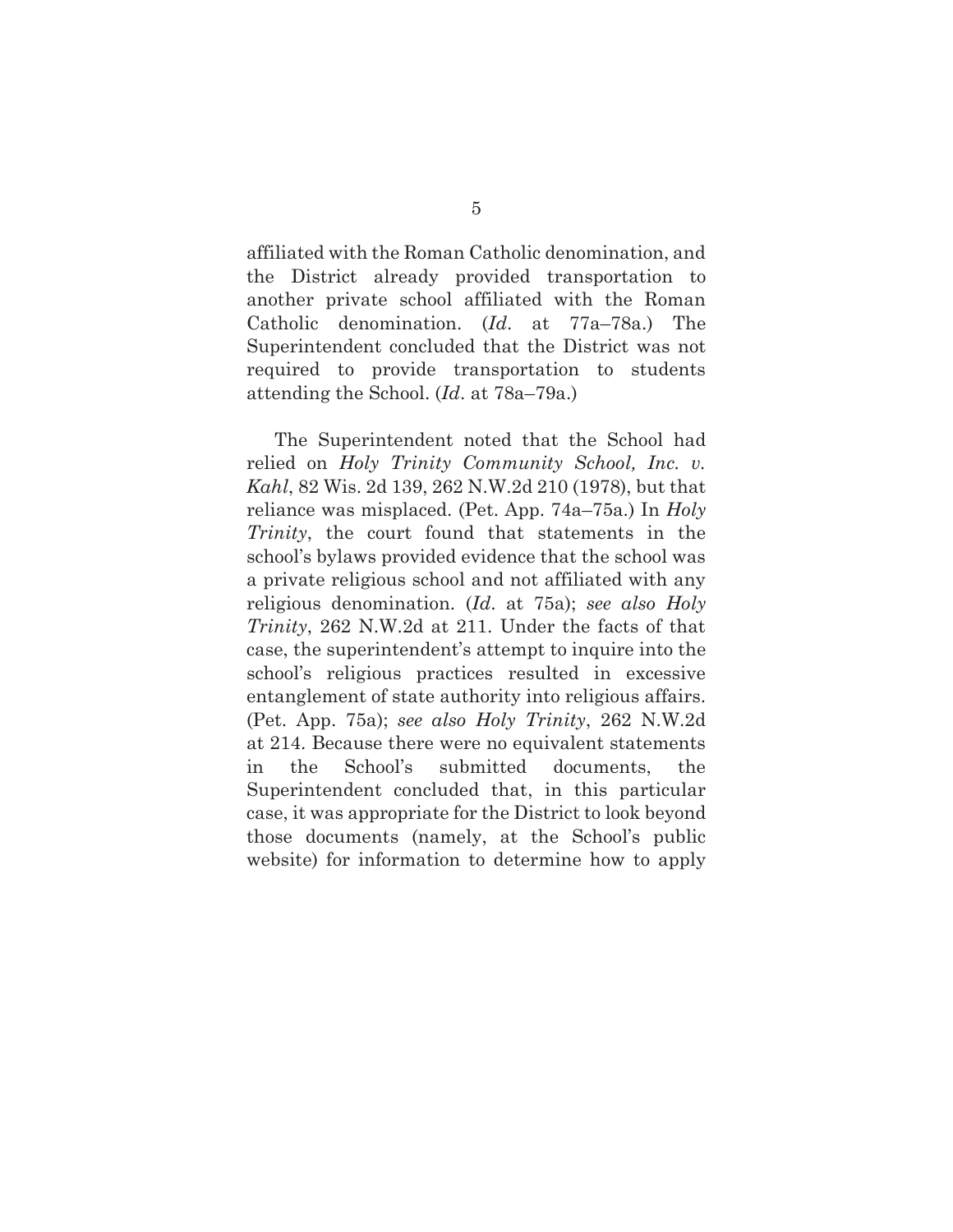Wis. Stat. § 121.51(1).<sup>2</sup> (Pet. App. 76a–77a.) Finding that the School's website contained statements from which any reasonable person would conclude the School is a religious school affiliated with the Roman Catholic denomination, the Superintendent determined that the District was not required to provide transportation to students attending the School. (*Id*. at 78a–79a.)

#### **III. Procedural history.**

l

 Petitioners sued the District and the Superintendent in Washington County Circuit Court for the State of Wisconsin. (*Id*. at 44a.) Petitioners contended that the District's and Superintendent's decisions were erroneous applications of Wis. Stat. § 121.51(1). (*Id*.) Petitioners further asserted claims under 42 U.S.C. § 1983, contending that the District and Superintendent's actions violated the First Amendment, as well as the Equal Protection Clause of the Fourteenth Amendment. (*Id*.)

<sup>2</sup> While the School provided the Superintendent with an amendment to the School's Articles of Incorporation, it is undisputed that neither the District nor the Superintendent considered the full articles of incorporation in their respective decisions regarding the School's proposed attendance area. (Dkt. 36:4; Pet. App. 70a.) As the lower courts recognized, the Superintendent never received a copy, and Petitioners failed to carry their burden to show otherwise. (Dkt. 36:4; Pet. App. 7a–8a, 41a, 70a.)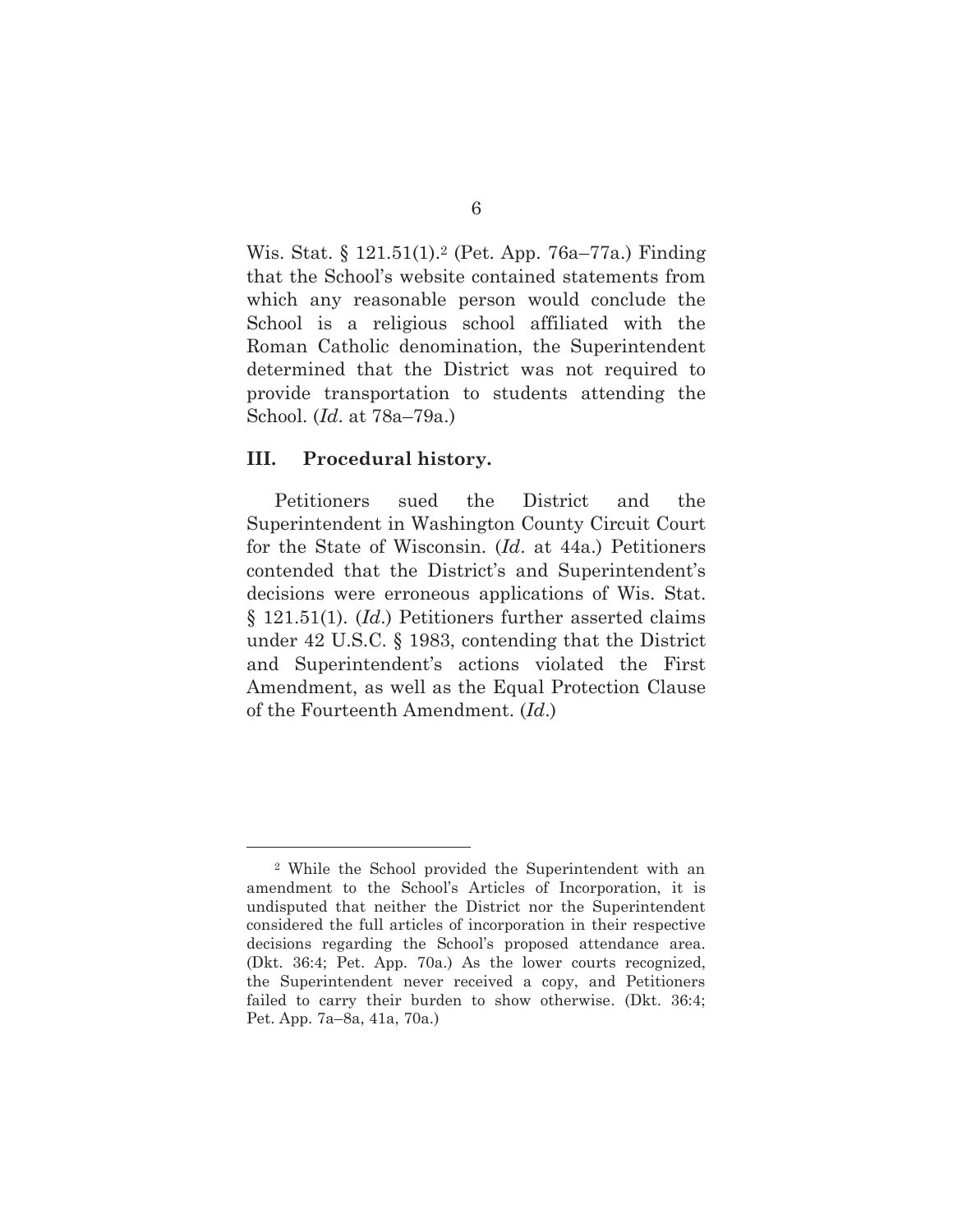The District and Superintendent removed the case to the United States District Court for the Eastern District of Wisconsin. (*Id*.) The parties moved for summary judgment.

 Based on the facts and the evidence presented, the district court granted partial summary judgment to Respondents, and denied summary judgment to Petitioners. (*Id*. at 35a–67a.) The district court noted that the "central issue in this case is one of state law: did the school district and the superintendent properly interpret and apply the definition of 'attendance area' that appears in Wis. Stat.  $§$  121.51(1)?" (*Id.* at 45a.) Though permitted to exercise supplemental jurisdiction over that question under 28 U.S.C. § 1367(a), the district court declined to do so. (*Id*. at 46a.)

 The district court noted that it was "difficult to identify the precise contours of the [Petitioners'] federal legal theories" (*id*. at 57a), but concluded that they were alleging Respondents' actions violated their rights under the Religion Clauses and the Equal Protection Clause "by applying a test to St. Augustine that they would not have applied to a similarly situated nonreligious private school" (*id*. at 58a). The district court rejected the equal protection argument, concluding that Petitioners had pointed to no evidence from which a reasonable trier of fact could conclude that the District or Superintendent would grant overlapping attendance areas to secular private schools that are affiliated with the same sponsoring group. (*Id*. at 59a.)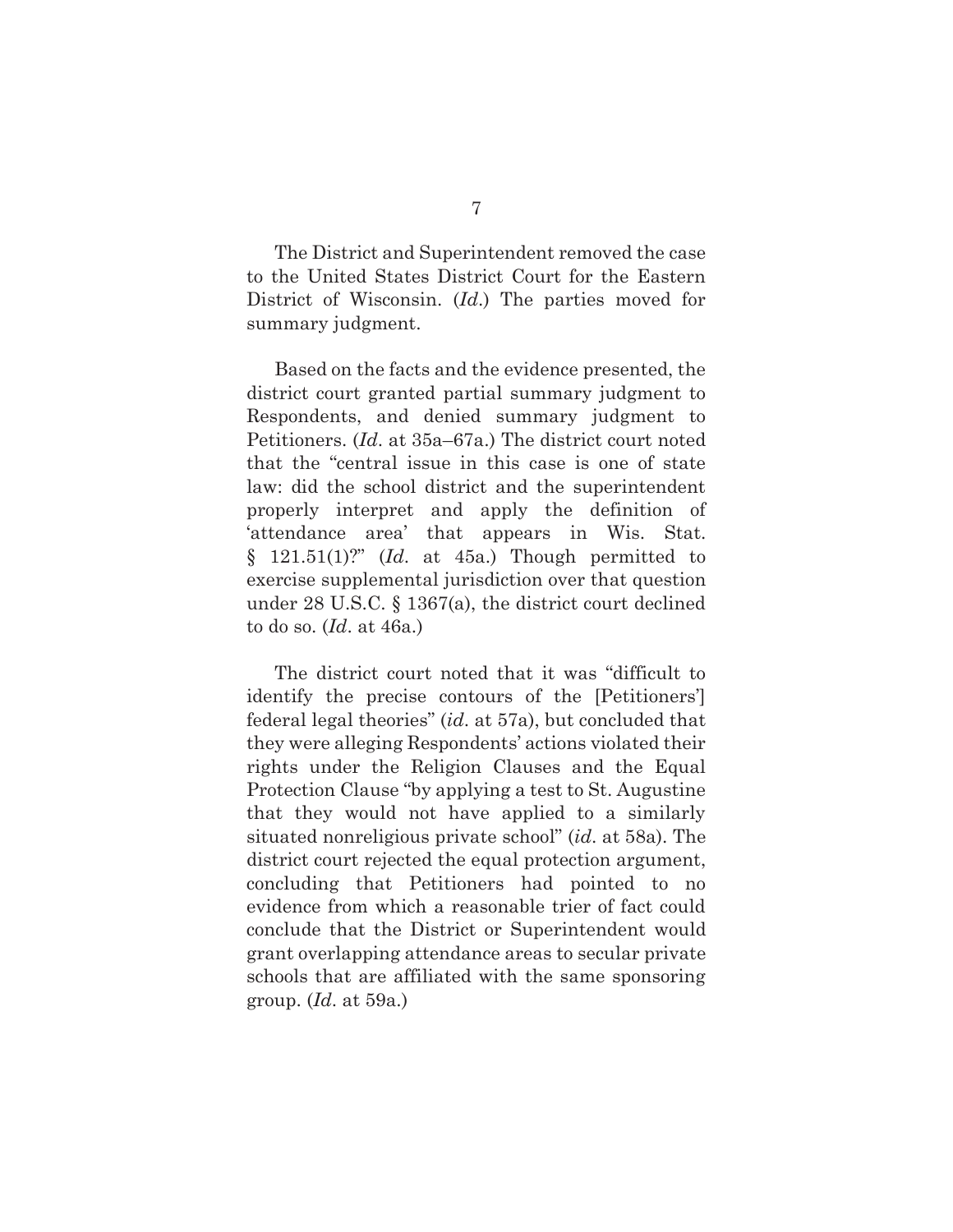Regarding Petitioners' "excessive entanglement" argument under the Establishment Clause, the district court concluded that, even assuming a single act of entanglement could give rise to liability under 42 U.S.C. § 1983, Respondents did not excessively entangle themselves in a religious matter. (*Id*. at 63a.) The district court stated that "because St. Augustine was obviously a religious school and did not submit any articles of incorporation or bylaws that identified or disclaimed its affiliation with a religious denomination, the defendants looked elsewhere to determine what St. Augustine 'purport[ed] to be,' as required by *Holy Trinity*." (*Id*. at 63a (alteration in original).) The district court concluded that it was permissible for the District to turn to the School's website, and to take the School's public professions at face value, to conclude that the School, a self-proclaimed Roman Catholic school, was affiliated with the Roman Catholic denomination. (*Id*. at 63a–64a.)

 The district court granted Respondents' motion for summary judgment in part, as it pertained to the federal claims, denied Petitioners' motion for summary judgment, and remanded Petitioners' state-law claim for judicial review of the Superintendent's decision to state court. (*Id*. at 66a.) The district court noted that "[i]t is possible that the Wisconsin Supreme Court would build on these cases and interpret § 121.51(1) to require the superintendent to approve St. Augustine's proposed attendance area." (*Id*. at 56a.)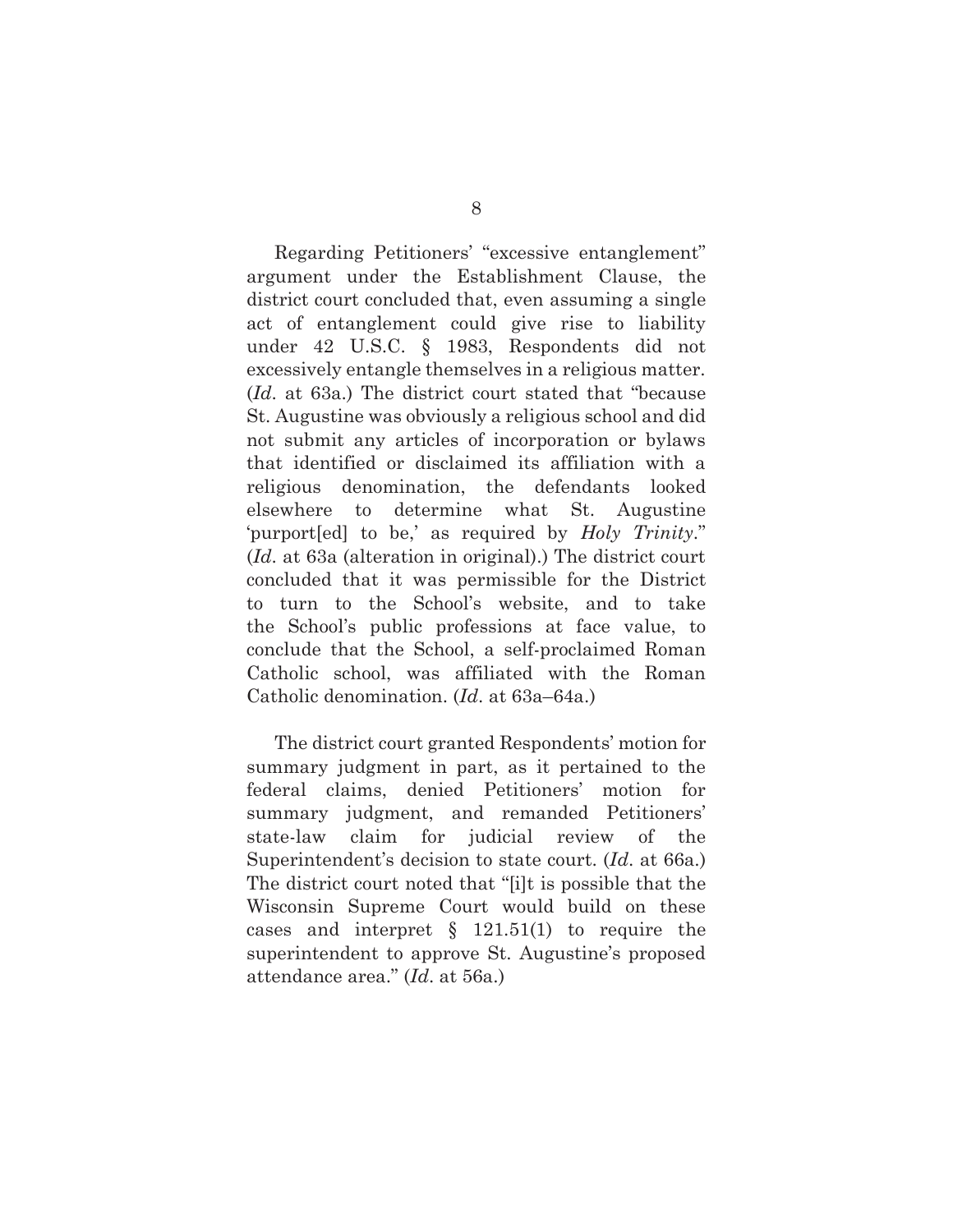Petitioners appealed to the United States Court of Appeals for the Seventh Circuit. The Panel Majority affirmed the district court. (*Id*. at 2a.)

 Petitioners argued that Respondents' application of Wis. Stat. § 121.51 violated the Free Exercise Clause by depriving the School of a public benefit on account of its religion. (*Id*. at 6a–7a.) The Panel Majority rejected that argument. As instructed by the Wisconsin Supreme Court, Wis. Stat. § 121.51 is a facially neutral and generally applicable law that does not allow any private school, whether religious or non-religious, to receive a subsidy already claimed by another school affiliated with the same group. (*Id*. at 7a, 9a–13a.)

 Petitioners also argued that Respondents' application of Wis. Stat. § 121.51 violated the Establishment Clause. (*Id*. at 7a.) The court noted that, while a long line of cases prohibits secular courts from delineating religious creeds or assessing compliance with them, "the record contains no evidence of an impermissible inquiry into the religious character of St. Augustine, let alone a comparison of the respective doctrines and practices of St. Augustine, St. Gabriel, and other Catholic institutions." (*Id*. at 13a.) Respondents had merely read and credited the School's statements on its website and busing request form that it was a Roman Catholic school. (*Id*. at 15a.)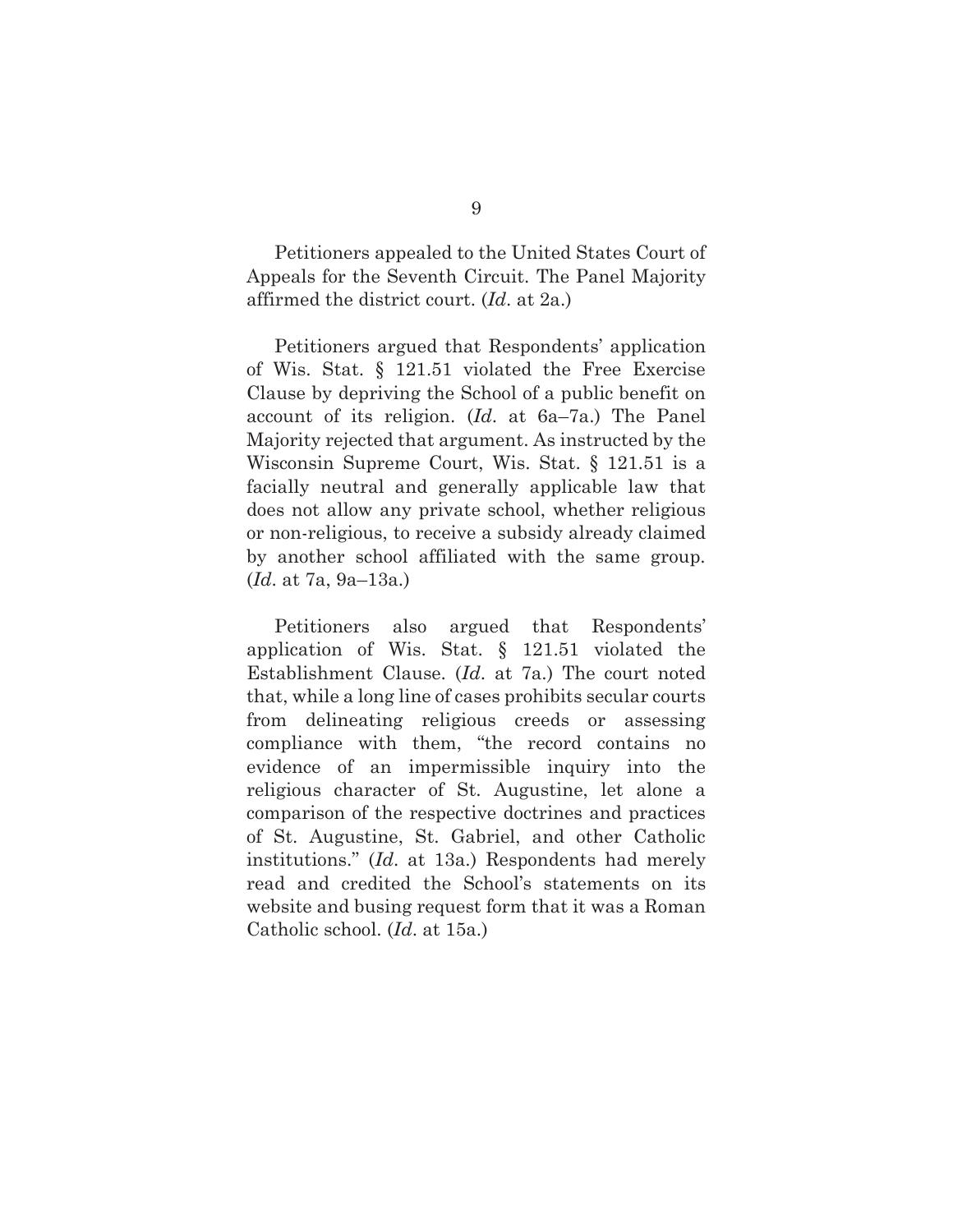Judge Ripple issued a dissenting opinion, noting the difficulty of interpreting "affiliated" under Wis. Stat. § 121.51. (*Id*. at 21a–22a.) In the Dissent's view, the Panel Majority's decision did not amount to a proper application of that state statute. (*Id*. at 25a–29a.)

 According to the Dissent, *Vanko* and *Holy Trinity* were the Wisconsin Supreme Court's effort to employ neutral principles of law, and here, the Superintendent failed to follow these Wisconsin decisions. (*Id*. at 25a.) The Dissent disagreed with the Panel Majority's acceptance of the Superintendent's reliance on the School's website as evidence that both schools were Roman Catholic. (*Id*. at 25a–28a.) The Dissent believed that Respondents should have accepted the School's independent corporate structure as proof that it was not "affiliated" with St. Gabriel. (*Id*. at 28a–29a.) The Dissent was concerned with the Panel Majority's use of "labels" as deciding whether two schools were affiliated under Wis. Stat. § 121.51, and cautioned that this case may affect "the future health of the Religion Clauses in this circuit." (*Id*. at 32a–33a.)

 The Seventh Circuit denied Petitioners' request for a rehearing, and all members of the original panel voted to deny panel rehearing. (*Id*. at 80a–81a.)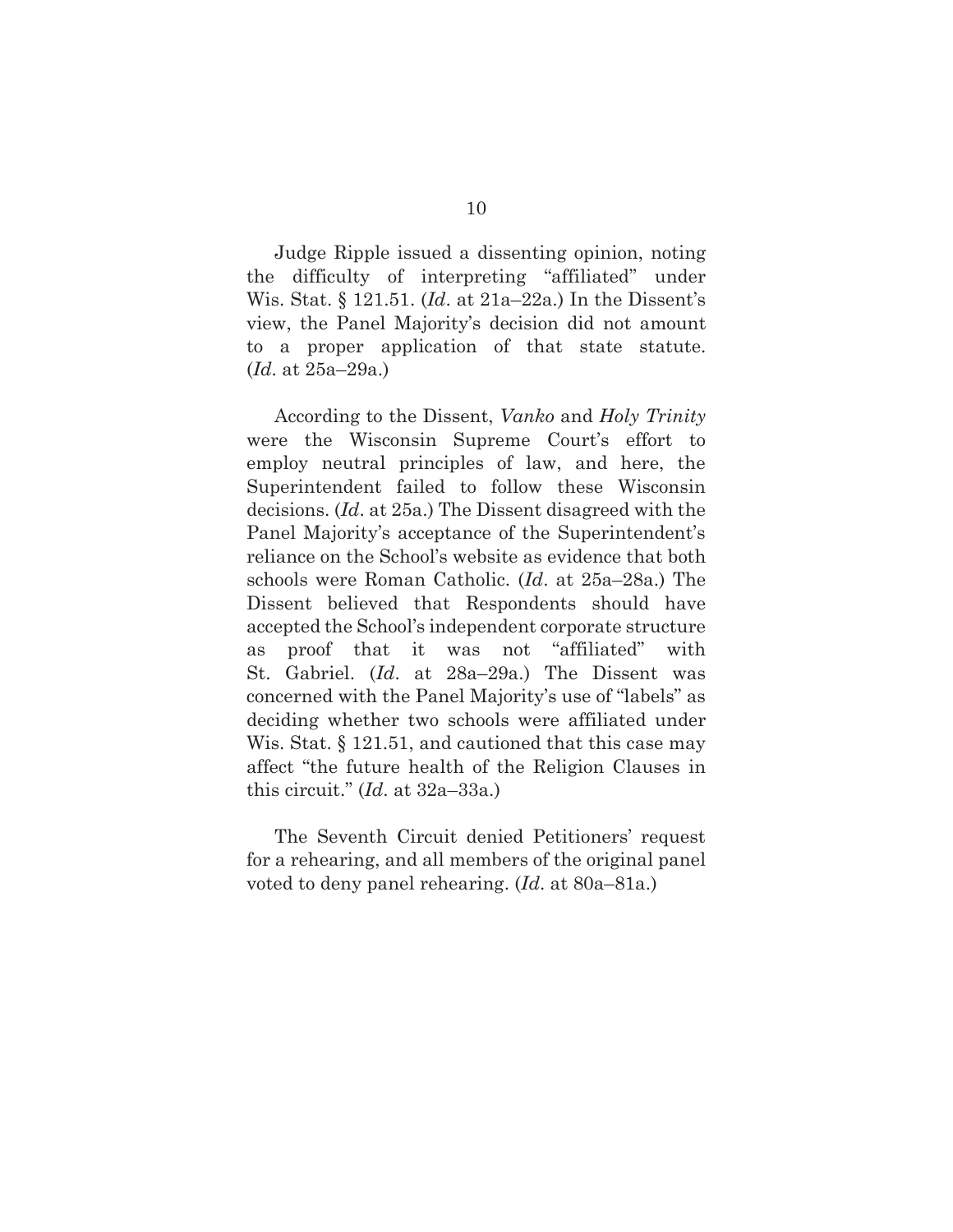#### **REASONS FOR DENYING THE PETITION**

## **I. This case is consistent with this Court's Free Exercise decisions.**

 The First Amendment's Free Exercise Clause protects "the right to believe and profess whatever religious doctrine one desires," including being free from government punishment of the expression of religion. *Emp't Div., Dep't of Human Res. of Or. v. Smith*, 494 U.S. 872, 877 (1990). "[T]he right of free exercise does not relieve an individual of the obligation to comply with a 'valid and neutral law of general applicability on the ground that the law proscribes (or prescribes) conduct that his religion prescribes (or proscribes).'" *Id*. at 879 (citation omitted).

 That established rule resolves the Free Exercise issue in this case. Wisconsin Stat. § 121.51(1), as interpreted by the Wisconsin Supreme Court, imposes a neutral and generally applicable limitation on transportation funding. It confers a public benefit on private school students, subject to certain attendance area requirements. The ban on overlapping attendance areas applies "to all private schools affiliated or operated by a single sponsoring group, whether such school operating agency or corporation is secular or religious." (Pet. App. 11a (citing *Vanko*, 188 N.W.2d at 465).) Petitioners have never argued that the object or purpose of the law is the suppression or restriction of practices because of their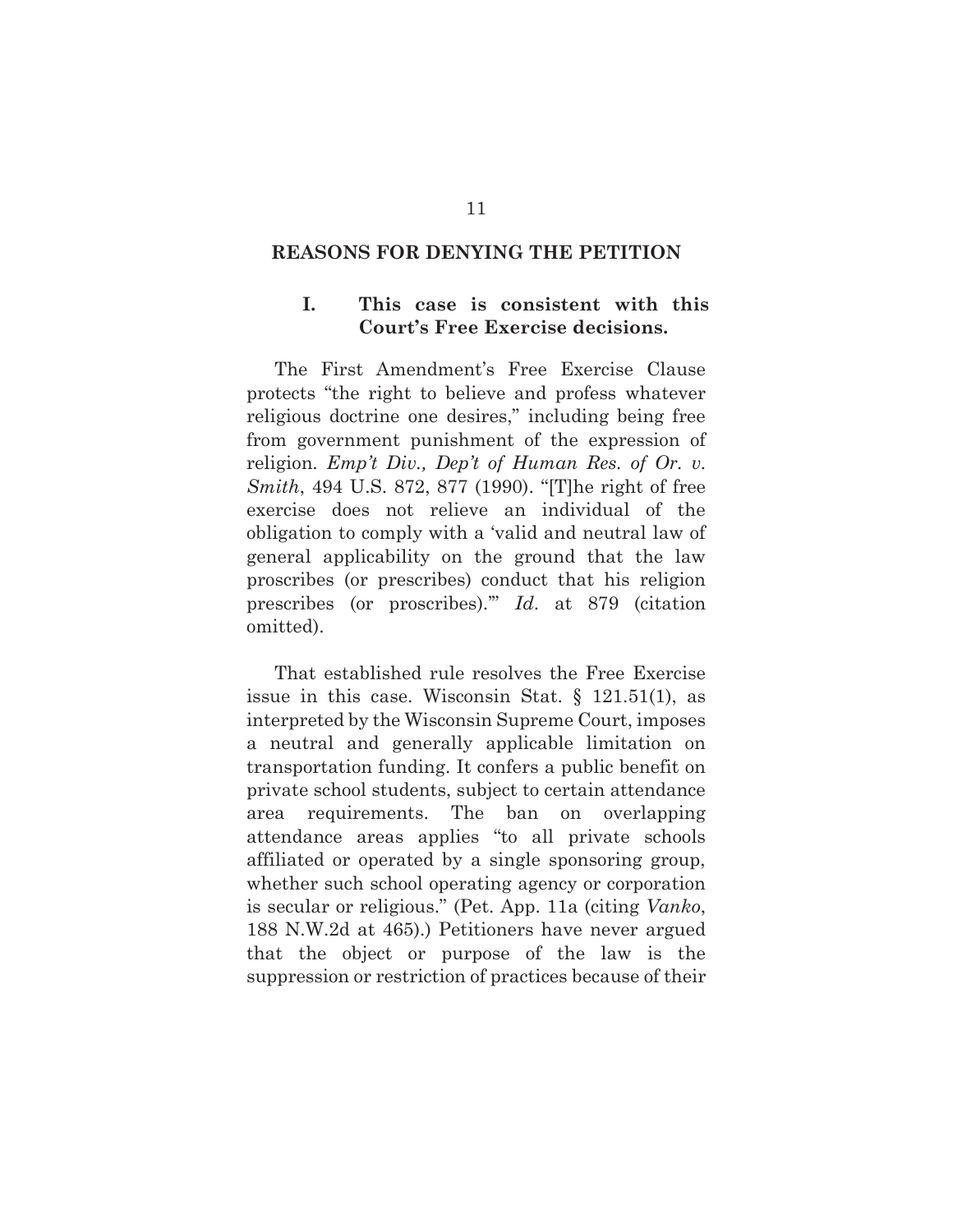religious motivation. *See Church of the Lukumi Babalu Aye, Inc. v. City of Hialeah*, 508 U.S. 520, 532–33 (1993); *see also Smith*, 494 U.S. at 878–79, 882. Nor does Respondents' application of Wisconsin law represent an attempt to regulate or discriminate against religious beliefs.

 Petitioners argue that this case conflicts with this Court's recent decision in *Trinity Lutheran Church of Columbia, Inc. v. Comer*, 137 S. Ct. 2012 (2017). (Pet. 17–23.) They are mistaken. In that case, the Trinity Lutheran Church challenged a state grant program that expressly prohibited a state Department of Natural Resources from awarding funds to any entity owned or controlled by a religious organization, regardless of whether they met the program's other qualifications. *Trinity Lutheran*, 137 S. Ct. at 2021. Even though Trinity Lutheran qualified for funding, it was denied solely because it was a religious institution. *Id*. Trinity Lutheran was "put to the choice between being a church and receiving a government benefit" in that the state had established a "[n]o churches need apply" rule. *Id*. at 2024.

 Petitioners have not made a facial challenge to the statutory scheme at issue. But in any event, no such categorical ban, or unconstitutional choice, exists. Wisconsin Stat. § 121.51 expressly allows for public transportation funds to go to private schools, secular and religious alike. Funding is limited by neutral and generally applicable criteria of affiliation and attendance area. The School reported its Catholic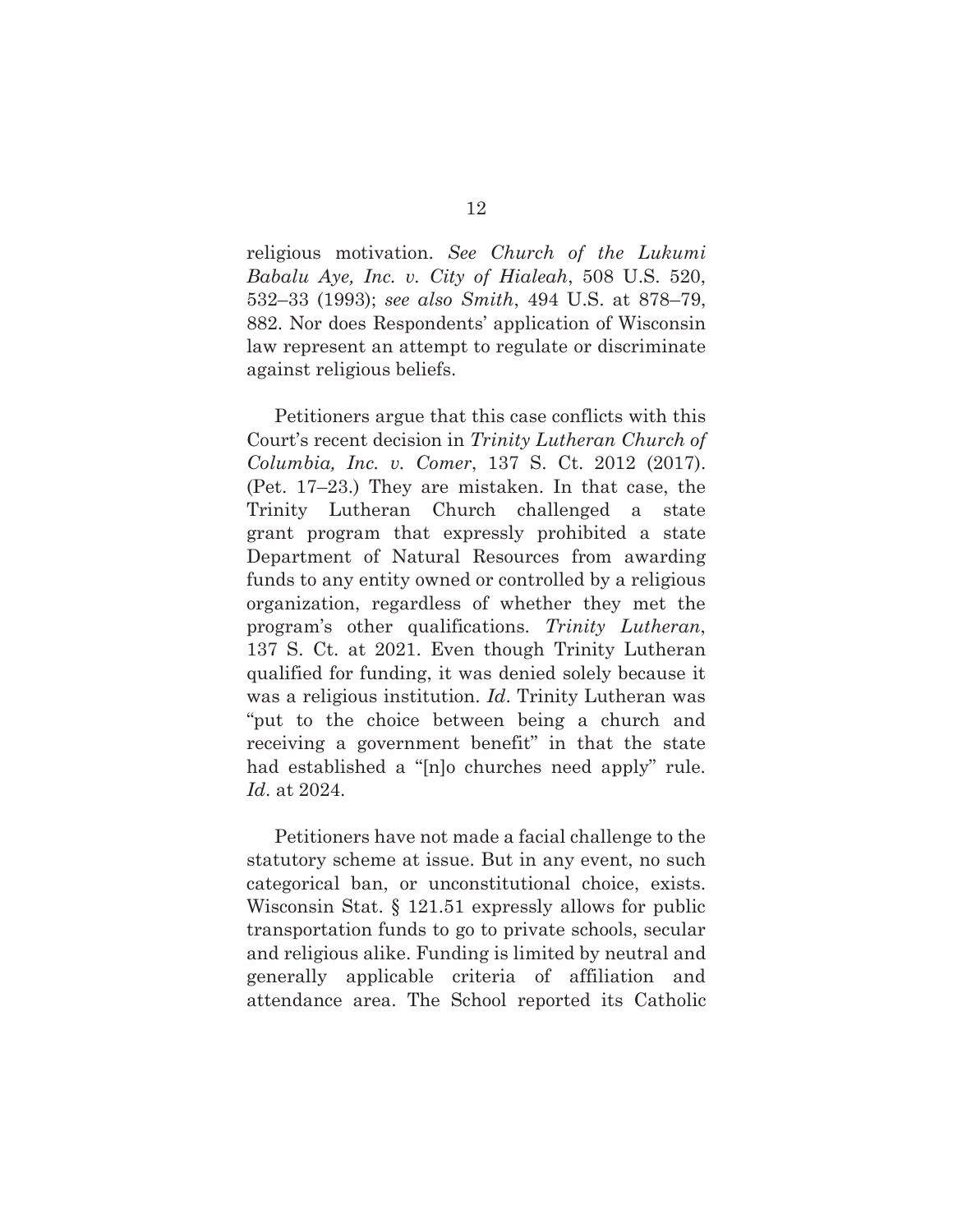affiliation in its attendance area proposal and its public website. The proposed attendance area already included a Catholic school, so Respondents denied the request. There is no evidence in this record that Respondents would apply Wis. Stat. § 121.51 differently to non-religious private schools.

 In an effort to make this case seem like the prohibited law in *Trinity Lutheran*, Petitioners argue that Respondents' decision, affirmed by the lower courts, imposes an unconstitutional choice on the School to disavow its beliefs in order to participate in the government benefit. (Pet. 20–21.) But they do not put this Court's discussion of "choice" in proper context. In *Trinity Lutheran*, the choice was that the church "may participate in an otherwise available benefit program or remain a religious institution." *Trinity Lutheran*, 137 S. Ct. at 2021–22. While the church had the freedom to continue operating as a church, "that freedom comes at the cost of automatic and absolute exclusion from the benefits of a public program for which the Center is otherwise fully qualified." *Id*. at 2022.

 That is not the choice, or the exclusion, at issue here. The School is not automatically and absolutely excluded from the benefits of the school transportation statute because it is choosing to stay a religious institution. Rather, the School is not fully qualified and is excluded under the particular facts of this case because it professes to be affiliated with a group that already has a school in the same attendance area. Respondents did not deny benefits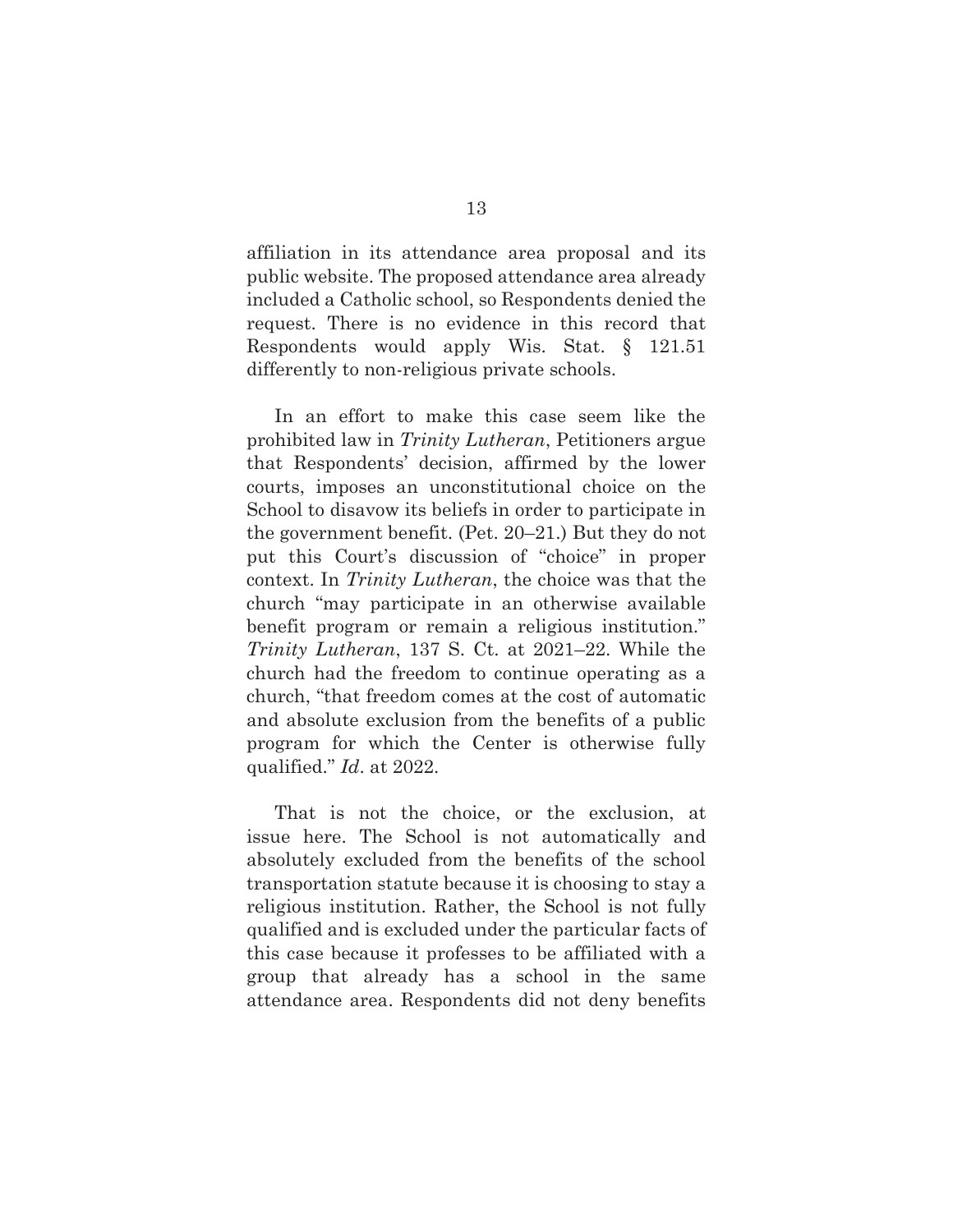because the School is Catholic, or even a particular kind of Catholic; rather, they denied benefits because they found the School was second in line. (Pet. App. 12a.) Petitioners may disagree as to whether Respondents' findings as to affiliation were correct, but that is an issue for the state courts to decide.

 Because this case is distinguishable from *Trinity Lutheran* in important ways, and because Petitioners' arguments amount to a request for fact-based error correction as to Respondents' allegedly discriminatory application of the statute, this case is not the proper vehicle to clarify or elaborate on the Court's recent holding in that case.

 Petitioners have failed to show that this case is inconsistent with this Court's Free Exercise precedent, or that it is in conflict with any decision from another United States court of appeals or a state court of last resort.

## **II. This case is consistent with this Court's Establishment Clause decisions.**

 The First Amendment's Establishment Clause provides that "Congress shall make no law respecting an establishment of religion." U.S. Const. amend. I. The Establishment Clause prohibits excessive government entanglement with religious affairs. *Lemon v. Kurtzman*, 403 U.S. 602, 612–13 (1971). The Wisconsin Supreme Court interprets this to mean that officials may not determine the affiliation of a religious school by monitoring and evaluating its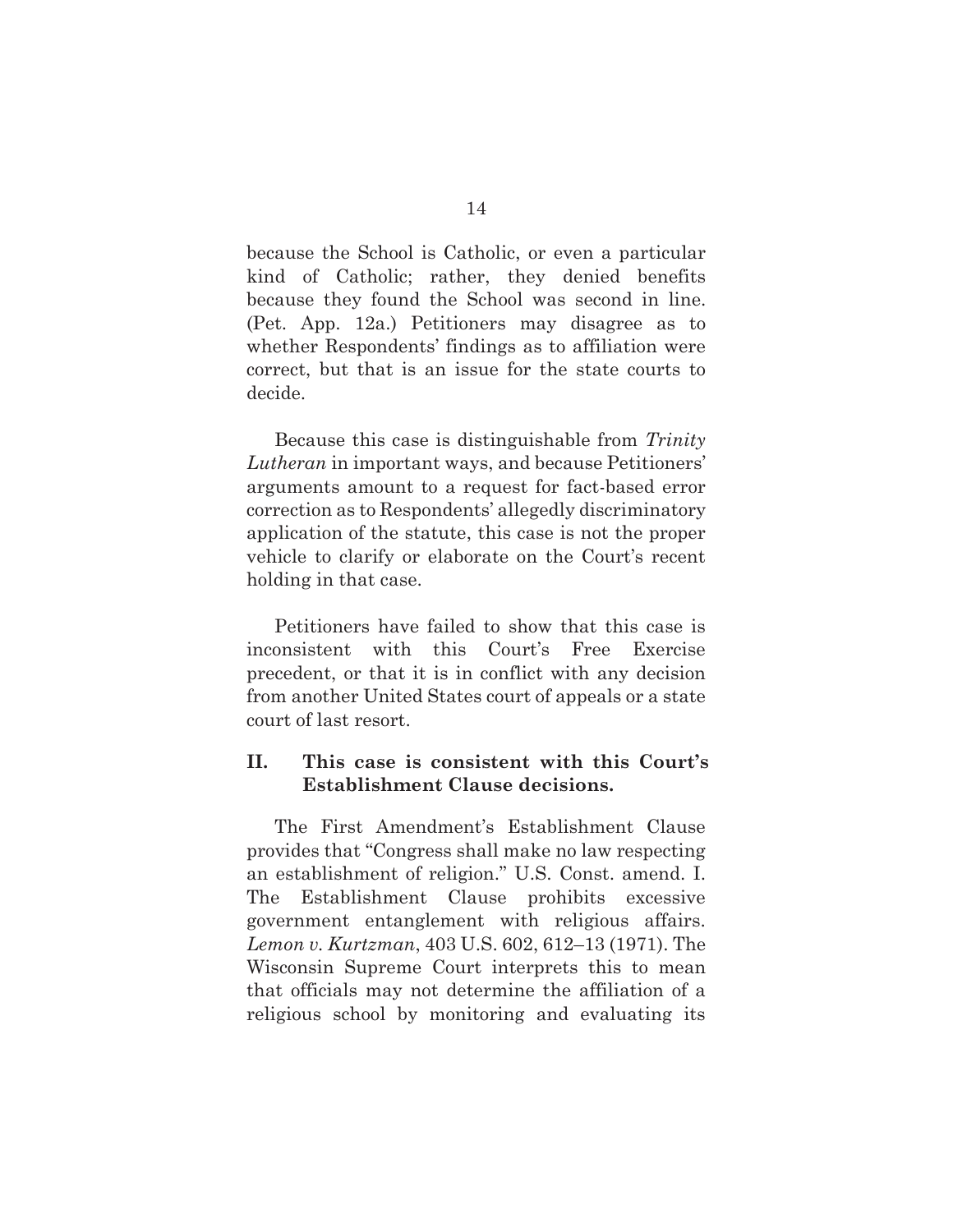practices or personnel. *Holy Trinity*, 262 N.W.2d at 213, 217. Instead, public officials "are obliged to accept the professions of the school and to accord them validity without further inquiry." *Id*. at 217. This is a factual inquiry. *Id*.

 Respondents' actions in this case are fully consistent with the Establishment Clause and relevant precedent. The amendment to the Articles of Incorporation and the bylaws the School submitted to the Superintendent were nondescript, so Respondents turned to other sources. (Pet. App. 70a, 76a–77a.) In communications to the District, the School identified itself as an "independent private Catholic school." (Dkt. 26-4.) The School openly proclaimed its affiliation with Catholicism and its leadership in the Vatican. (Dkt. 33-6.)

 Rather than inquire as to the nature of the School's religious curriculum and content (and whether it mirrored that of St. Gabriel), Respondents accepted the School's own profession of Catholic affiliation. As the Panel Majority found, Respondents did not improperly define or police religious orthodoxy in violation of the Establishment Clause. No religious test was applied. Rather, they took the School at its word. The Panel Majority correctly found this consistent with the Establishment Clause. (Pet. App. 7a.)

 Petitioners have pointed to no authority showing that it offends the Establishment Clause to take at face value an institution's public professions of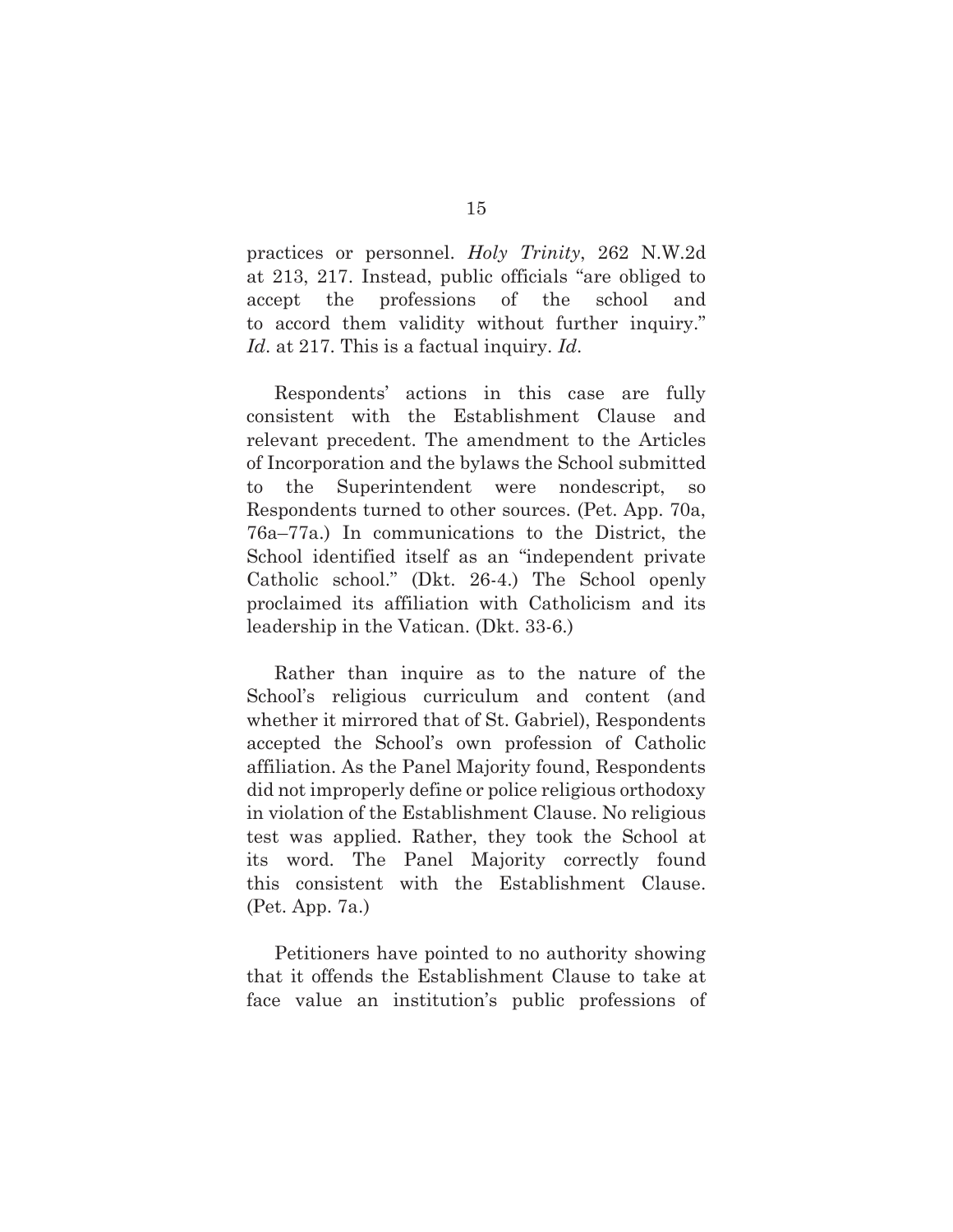affiliation. Indeed, the alternative rule they offer—to inquire as to what the School "means" by the name it gives itself—imposes a more problematic standard to meet, one that is more likely to result in excessive entanglement.

 That aside, the salient point is that Petitioners disagree with Respondents' application of Wisconsin law, namely, Wis. Stat. § 121.51(1), as interpreted by the Wisconsin Supreme Court's decision in *Holy Trinity*. Their contentions amount to an argument for fact-based error correction. This issue is not worthy of the Court's review.

 Seemingly aware of the failure of their arguments and evidence below, Petitioners now raise a new argument that was not raised in the lower courts: that Respondents have allegedly interfered with the School's right to define its own faith, and that by allegedly taking it upon themselves to define the word "Catholic," Respondents have offended both Religion clauses. (Pet. 38–41.)

 Petitioners argue that "when a religious school decides to describe itself using a word like 'Catholic,' it is making 'an internal church decision that affects the faith and mission of the church itself.'" (*Id.* at 41 (citation omitted).) Thus, the new argument goes, this case runs afoul of *Hosanna-Tabor Evangelical Lutheran Church & School v. EEOC*, 565 U.S. 171 (2012), in which this Court prohibited government interference with an internal church decision. (Pet. 40–41.)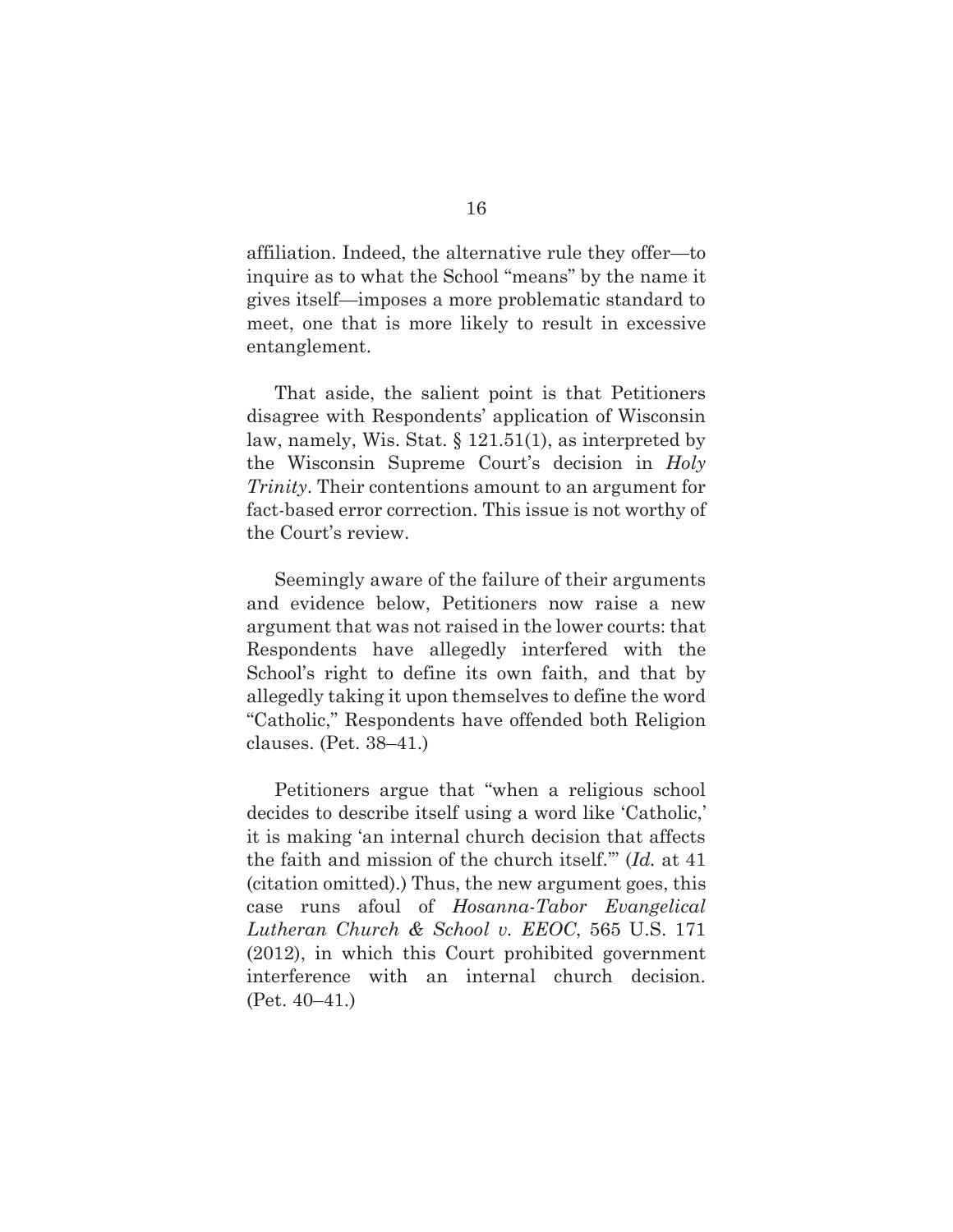As an initial matter, this Court should not consider this new argument. As Petitioners acknowledge, it was not raised below. There was no meaningful discussion of *Hosanna-Tabor* in merits briefing before the district court or Seventh Circuit. *Hosanna-Tabor* was not cited, let alone discussed, in Petitioners' petition for rehearing en banc.

 This Court's normal practice is to refrain from addressing claims and issues not raised in the lower courts. *EEOC v. Fed. Labor Relations Auth*., 476 U.S. 19, 24 (1986); *Taylor v. Freeland & Kronz*, 503 U.S. 638, 645–46 (1992); *Yee v. City of Escondido*, 503 U.S. 519, 533 (1992). This principle helps to maintain the integrity of the process of certiorari. *Taylor*, 503 U.S. at 646. Petitioners have given no compelling reason to depart from this rule here.

 Petitioners argue that, because they brought claims under the Free Exercise and Establishment Clauses, their new argument with respect to *Hosanna-Tabor* should be considered. Not so. The fact that Petitioners raised challenges to the Religion Clauses does not give them free rein to make completely new substantive arguments with respect to those Clauses. Respondents did not have the opportunity to refute this argument, nor did the lower courts consider it. Thus, this Court should decline to use this argument as a basis to grant certiorari, and should decline to include the argument as part of the issues if it does.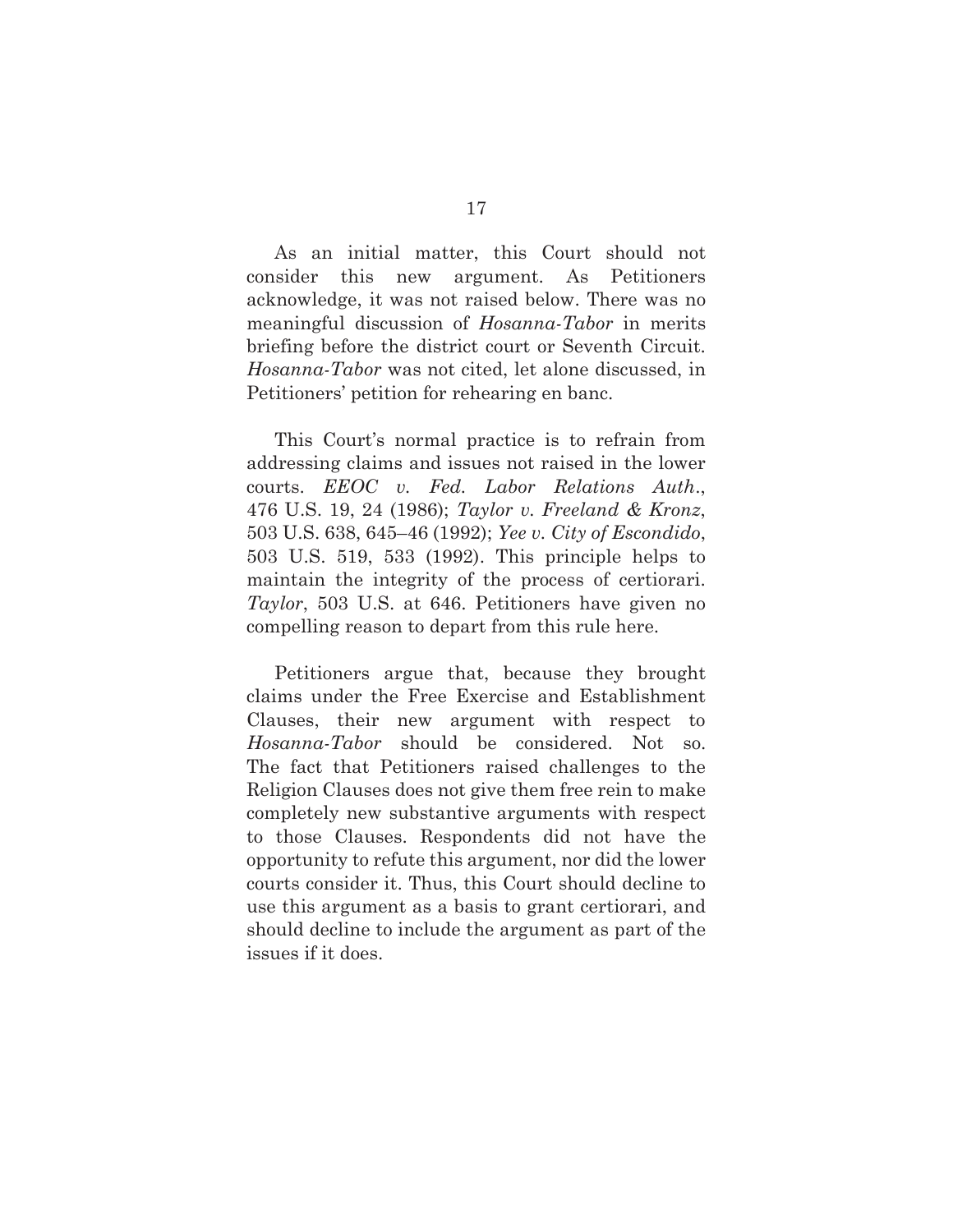Regardless, this new argument is without merit because *Hosanna-Tabor* does not govern this case. There, this Court held that it violated both the Free Exercise and the Establishment Clauses when the government interfered with the decision of a religious group to fire one of its ministers. *Hosanna-Tabor*, 565 U.S. at 181. This Court explained that "[r]equiring a church to accept or retain an unwanted minister . . . interferes with the internal governance of the church, depriving the church of control over the selection of those who will personify its beliefs." *Id*. at 188. "By imposing an unwanted minister, the state infringes the Free Exercise Clause, which protects a religious group's right to shape its own faith and mission through its appointments." *Id*. Further, to give the state the power "to determine which individuals will minister to the faithful also violates the Establishment Clause, which prohibits government involvement in such ecclesiastical decisions." *Id*. at 189.

 This case is distinguishable from the state action at issue in *Hosanna-Tabor*. Respondents' denial of Petitioners' request for transportation funding did not interfere with the internal governance of the School or deprive the School of control over its beliefs.

 Petitioners argue that Respondents interfered with the School's right to define its faith by forcing it to choose between receiving state aid and using the religious name the School prefers. (Pet. 40.) This is a repackaging of its argument made in its petition with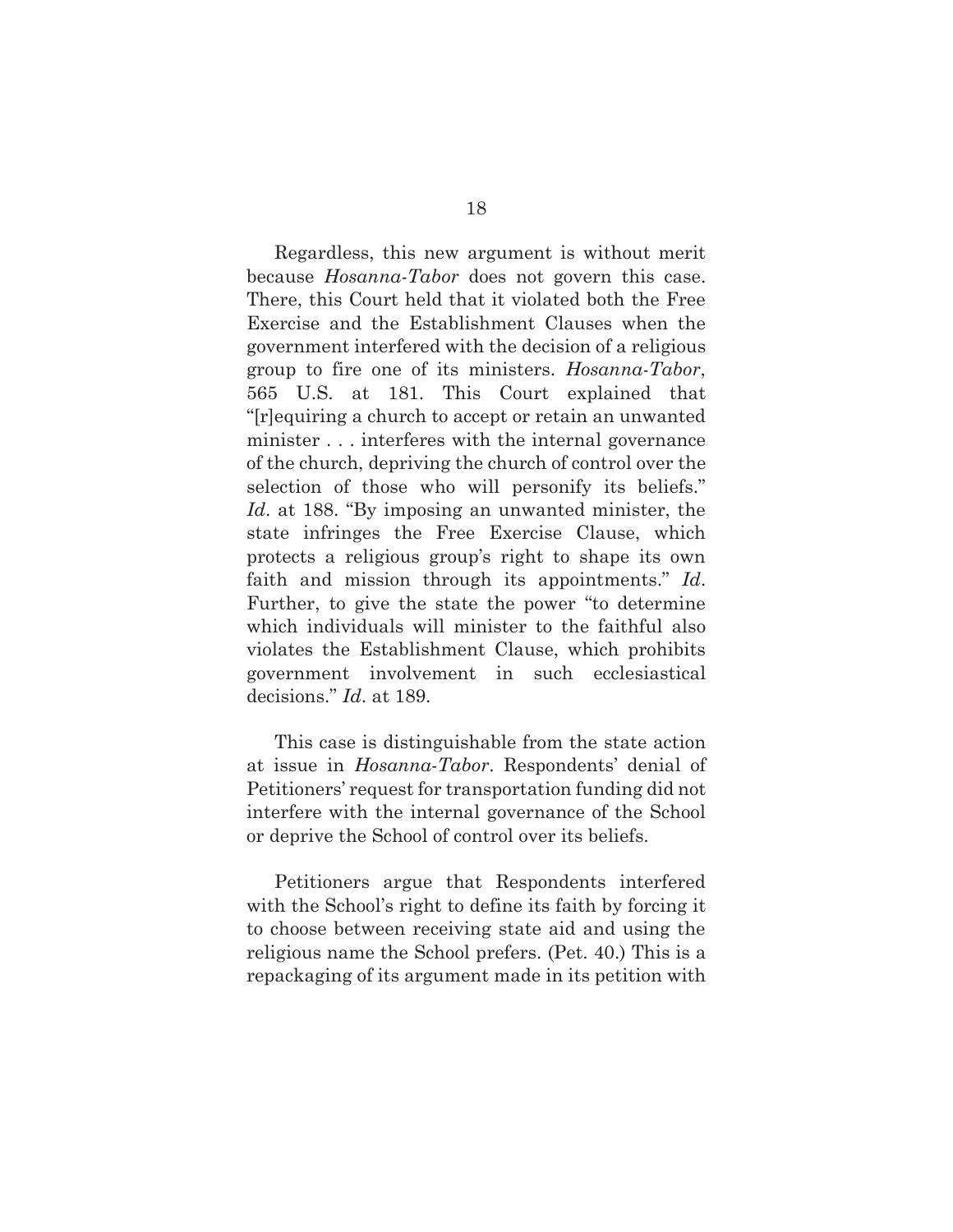respect to *Trinity Lutheran*, which Respondents have already explained misses the mark.

 Petitioners also argue that Respondents improperly defined the word "Catholic," in violation of the principles stated in *Hosanna-Tabor*. (*Id*. at 40–41.) Without any support or explanation, they argue that when a school describes itself using a word like "Catholic," it is making "an internal church decision that affects the faith and mission of the church itself." (*Id*. at 41 (citation omitted).) Petitioners misstate the facts and the record. Respondents did not engage in an inquiry as to what the word "Catholic" means to Petitioners. (*Id*. at 15, 40–41.)

 The Panel Majority correctly determined that, when assessing affiliation for purposes of the school transportation statute, the District and Superintendent must take organizations at their word. (Pet. App. 11a (citing *Holy Trinity*, 137 S. Ct. 2012).) Petitioners never demonstrated how taking the School's professions at face value interferes with an internal church decision. Indeed, it does not. Petitioners' new argument is without merit.

 Petitioners have failed to show that the lower courts' rulings in this case violate this Court's Establishment Clause and Free Exercise precedent.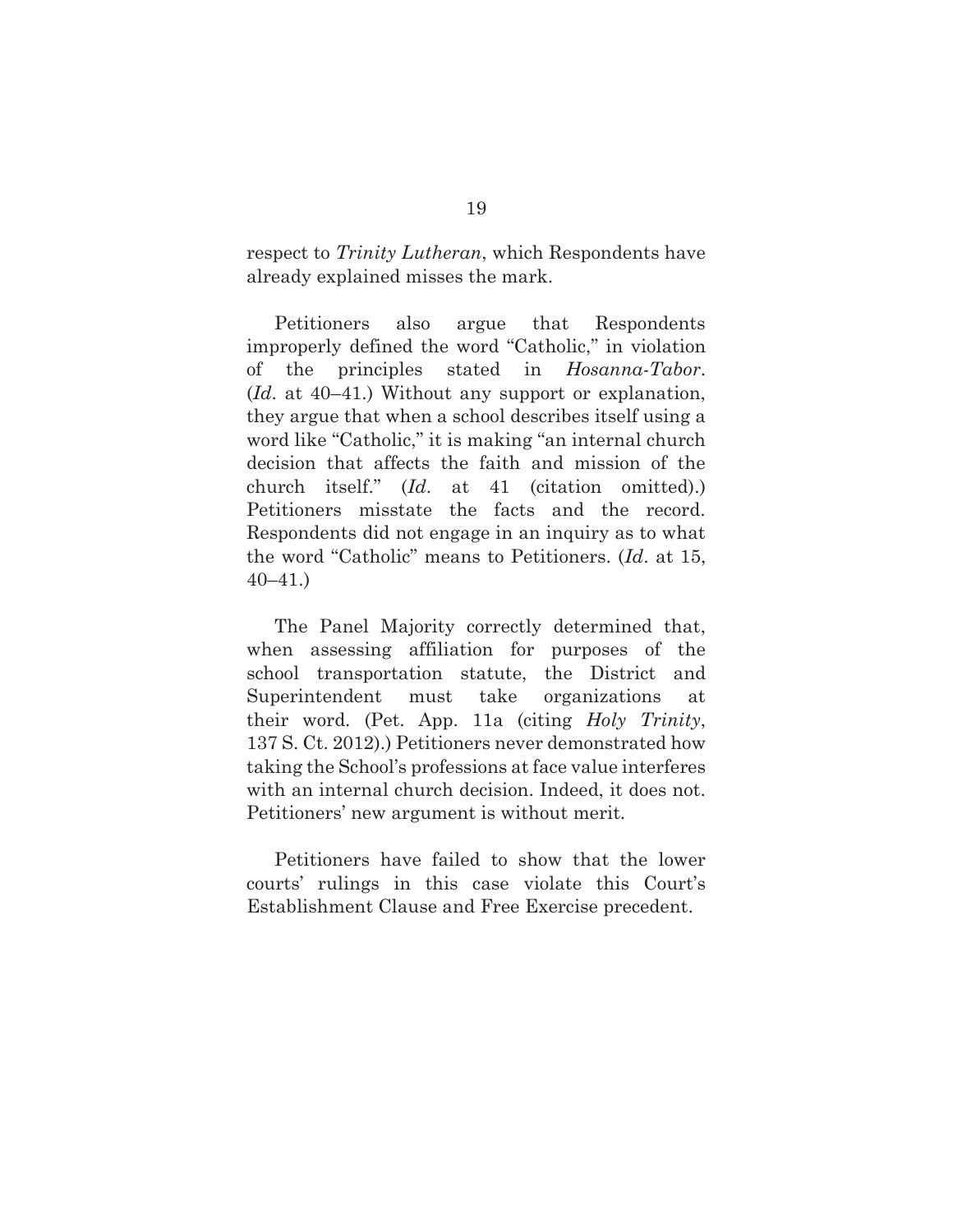## **III. This case would be a poor vehicle to decide whether to overrule** *Smith* **because this case is confined to its facts and evidentiary record, its impact would be narrow in scope, and Respondents' actions in this case were correct.**

 The Panel Majority correctly decided the case in favor of Respondents. This record does not establish that the Superintendent or the District withheld public benefits on the basis of non-neutral religious criteria. Nor does any evidence support the claim that Respondents impermissibly determined the School's affiliation on the basis of theology, ecclesiology, or ritual. "Instead, it shows that public officials applied a secular statute that limits benefits to a single school affiliated with *any* sponsoring group—and, when St. Augustine declared itself to be Catholic, they took the school at its word." (Pet. App. 2a.)

 The central issue in this case has always been a fact-bound dispute regarding whether Respondents correctly applied a Wisconsin statute, as interpreted by Wisconsin case law. This issue was remanded. Wisconsin courts should be left to develop the law as to the correct interpretation of "affiliated" in Wis. Stat. § 121.51(1).

 Given the fact-bound nature of this case and the relatively narrow population it would affect, it is not a proper vehicle to reexamine *Smith*. Petitioners argue otherwise, but do not come to terms with the foregoing—the case turns, in important respects, on disagreements about state law.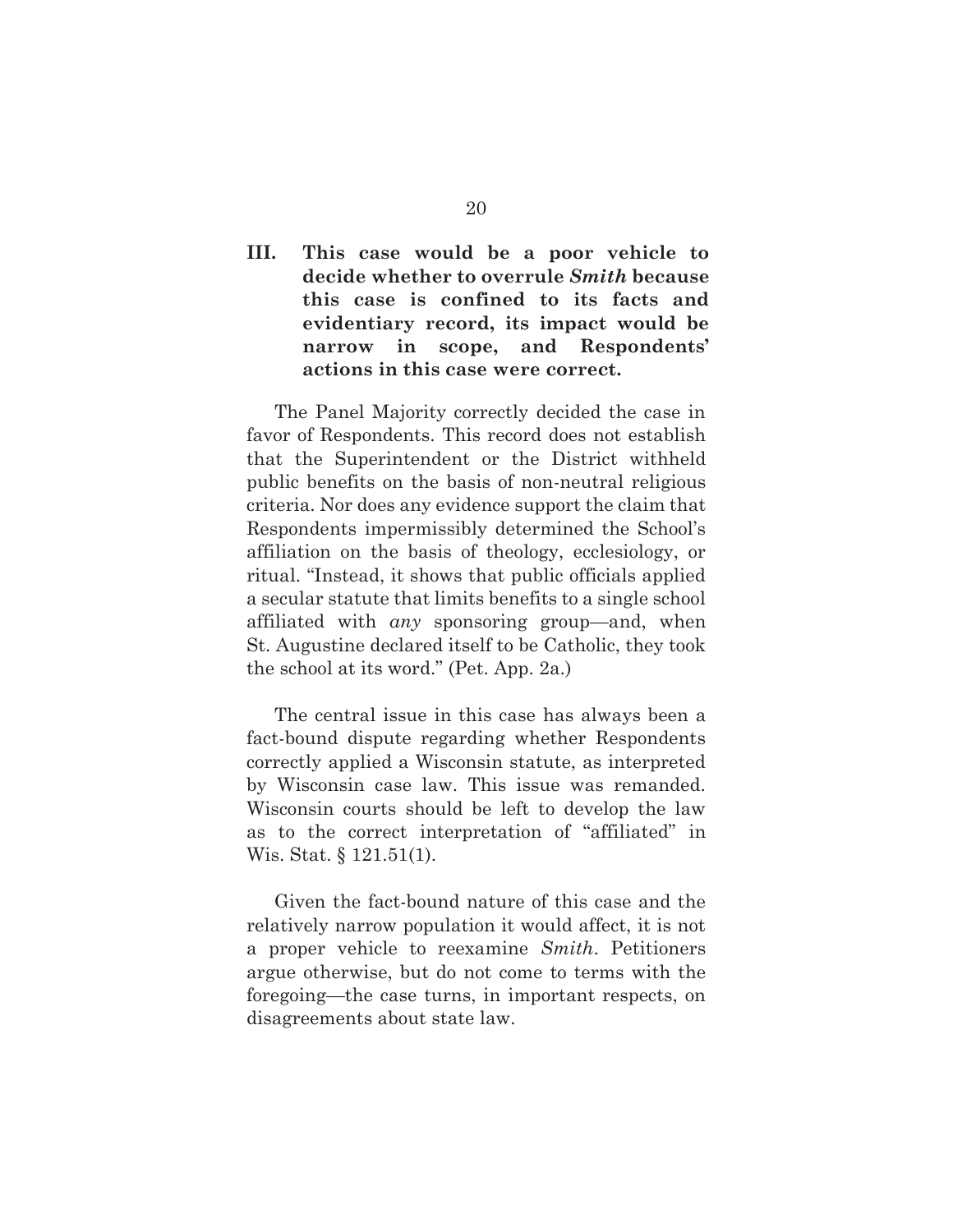And even if Petitioners could overcome that hurdle, they have failed to overcome the rule of stare decisis. "Stare decisis is the preferred course because it promotes the evenhanded, predictable, and consistent development of legal principles, fosters reliance on judicial decisions, and contributes to the actual and perceived integrity of the judicial process." *Janus v. Am. Fed'n of State, Cty., & Mun. Employees, Council 31*, 138 S. Ct. 2448, 2478 (2018). This Court will not overturn a past decision unless there are strong grounds for doing so. *Id*.

 Petitioners have failed to make this showing here. While they cite some factors this Court has considered in determining whether to overrule precedent, the bottom line is that they simply disagree with *Smith*'s holding. But they have not shown a compelling reason as to why *this case* is a proper vehicle to reconsider *Smith*. Indeed, they cannot. This is not a case concerning whether Petitioners should be "excused" from compliance with generally-applicable laws, which Petitioners assert is a major flaw in the *Smith*  opinion. (Pet. 26–27.) Nor is this a case that "encompass[es] [ ] the internal faith decisions of religious organizations." (*Id*. at 41.) To the contrary, Petitioners have asserted from the beginning that Respondents should have *ignored* professed statements of religious affiliation, and instead heeded only the corporate documents to assess criteria under the statute. Moreover, as shown above, Petitioners' First Amendment rights were not wrongly denied.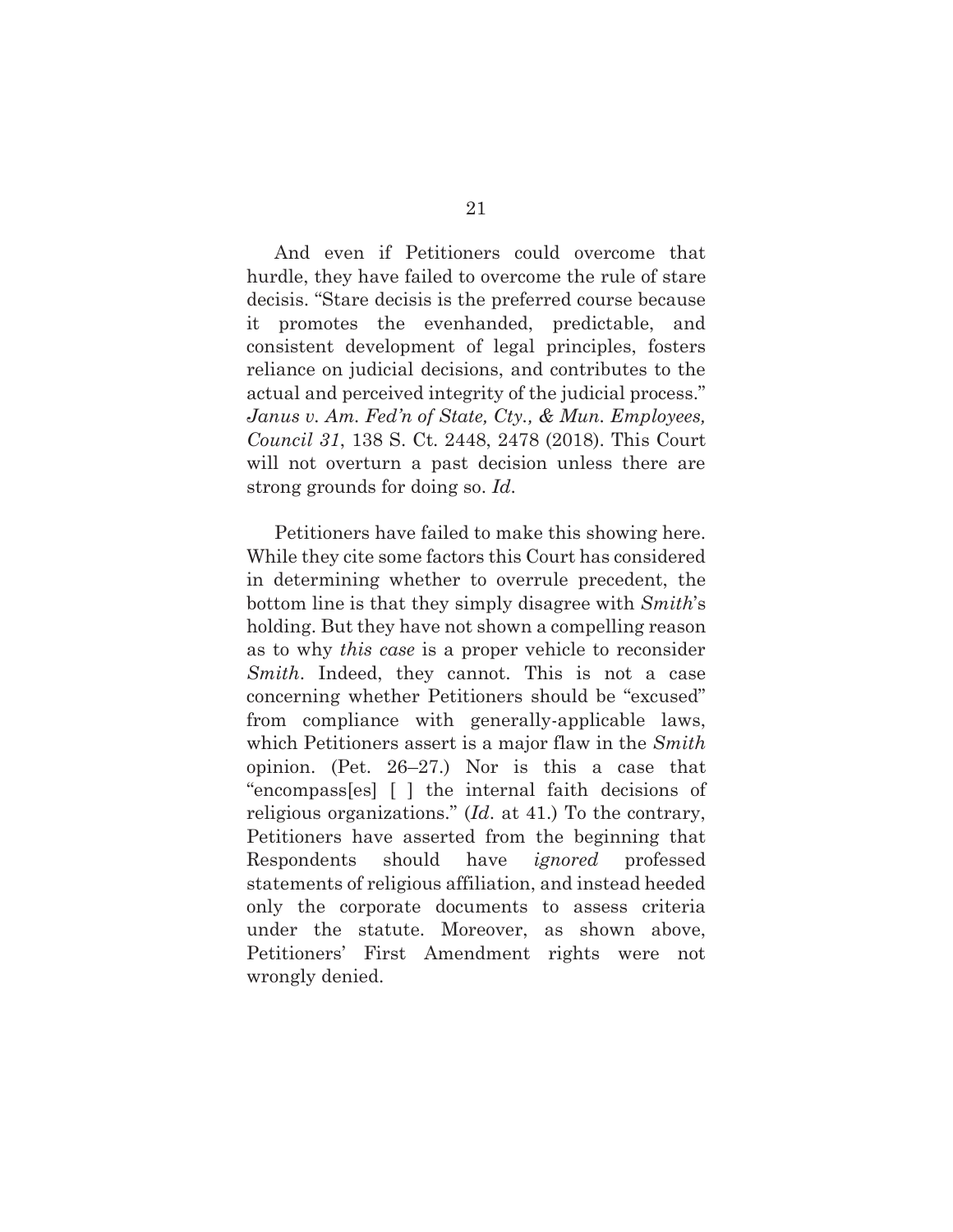For the Wisconsin statute at issue to have any meaning (without offending the Constitution), an organization's self-imposed classification must be allowed to be given effect. Otherwise, an organization, religious or non-religious, could simply thwart the statute by saying that the organization's self-imposed classification means something different than it says. While Petitioners would prefer the state to only engage in reviewing corporate documents, whether that's the rule in Wisconsin is for the Wisconsin courts to decide. The Superintendent maintains that that is not necessary in every case.

 This case is based on narrow facts, and pertains to a Wisconsin statute whose interpretation has yet to be fully developed in the Wisconsin courts. Given the facts, and Petitioners' failure to properly develop the record, this case would be of little relevance to anyone beyond the immediate parties. This is not the proper case to decide whether to overrule *Smith*.